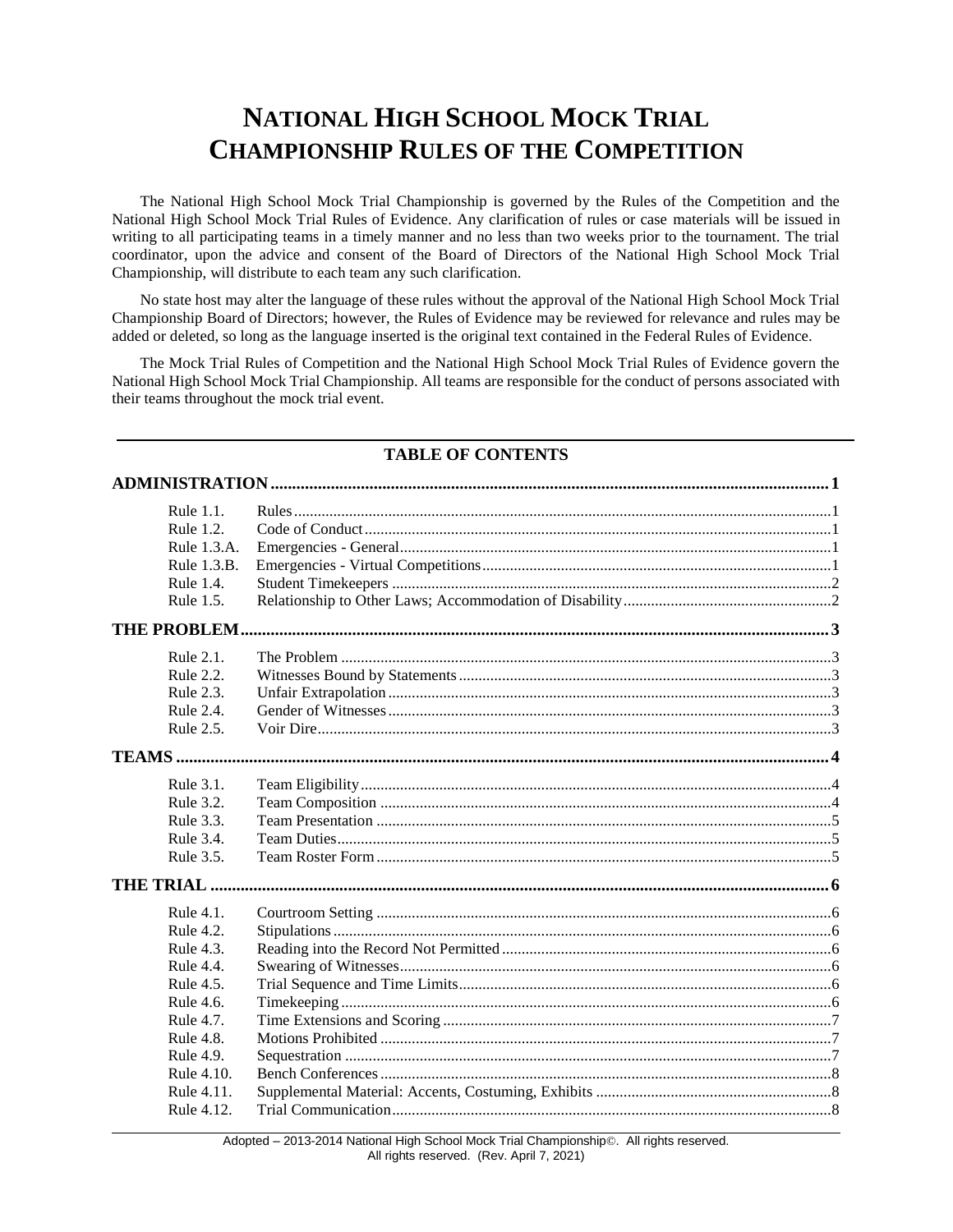| Rule 4.13.       |                                                                                    |  |
|------------------|------------------------------------------------------------------------------------|--|
| Rule 4.14.       |                                                                                    |  |
| Rule 4.15.       |                                                                                    |  |
| Rule 4.16        |                                                                                    |  |
| Rule 4.17.       |                                                                                    |  |
| Rule 4.18.       |                                                                                    |  |
| Rule 4.19        |                                                                                    |  |
| Rule 4.20.A      |                                                                                    |  |
| Rule 4.20.B      | Procedure for Introduction of Exhibits – Special Rules for a Virtual Competition11 |  |
| Rule 4.21.       |                                                                                    |  |
| <b>Rule 4.22</b> |                                                                                    |  |
| Rule 4.23.       |                                                                                    |  |
| Rule 4.24.       |                                                                                    |  |
| <b>Rule 4.25</b> |                                                                                    |  |
|                  |                                                                                    |  |
| Rule 5.1.        |                                                                                    |  |
| Rule 5.2.A       |                                                                                    |  |
| Rule $5.2.B$     |                                                                                    |  |
| Rule $5.2.C$     |                                                                                    |  |
| Rule 5.2.D       |                                                                                    |  |
| Rule 5.3.        |                                                                                    |  |
| Rule 5.4.        |                                                                                    |  |
| Rule 5.5.        |                                                                                    |  |
| Rule 5.6.        |                                                                                    |  |
| Rule 5.7.        |                                                                                    |  |
| Rule 5.8.        |                                                                                    |  |
|                  |                                                                                    |  |
| Rule $6.1.A$     |                                                                                    |  |
| Rule $6.1.B$     |                                                                                    |  |
| Rule 6.2.        |                                                                                    |  |
| Rule 6.3.A       |                                                                                    |  |
| Rule $6.3.B$     |                                                                                    |  |
|                  |                                                                                    |  |
| Rule 7.1.        |                                                                                    |  |
| Rule 7.2.A       |                                                                                    |  |
| Rule 7.2.B       |                                                                                    |  |
| Rule $7.3.A$     |                                                                                    |  |
| Rule 7.3.B       |                                                                                    |  |
| Rule 7.4.        |                                                                                    |  |
| Rule 7.5.        |                                                                                    |  |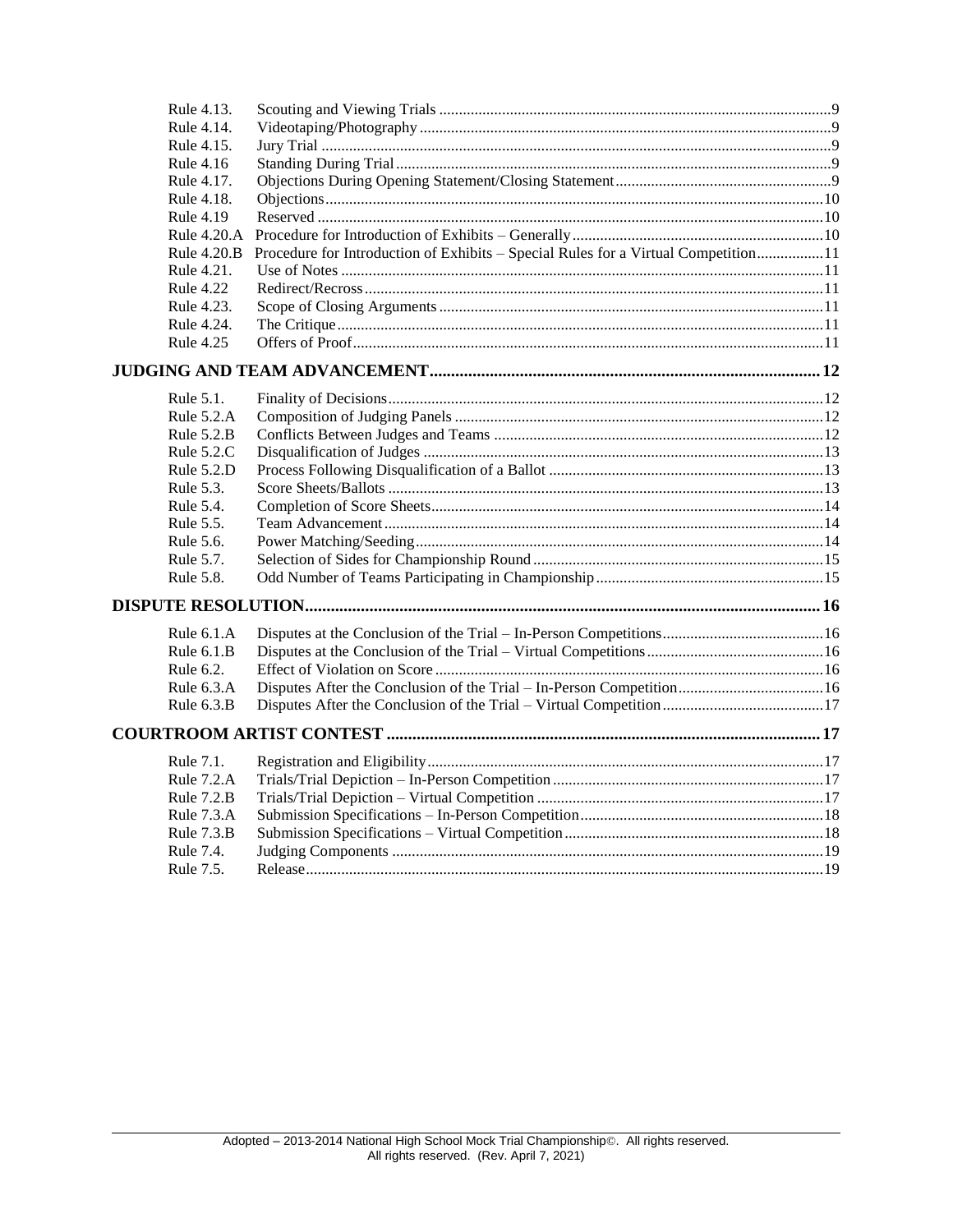# <span id="page-2-0"></span>**ADMINISTRATION**

#### <span id="page-2-1"></span>**Rule 1.1. Rules**

All trials will be governed by the Rules of the National High School Mock Trial Championship and the National High School Mock Trial Championship Rules of Evidence.

Questions or interpretations of these rules are within the discretion of the Board of Directors of the National High School Mock Trial Championship, Inc. ("National Board"), whose decision is final.

#### <span id="page-2-2"></span>**Rule 1.2. Code of Conduct**

The Rules of Competition, as well as proper rules of courthouse and courtroom decorum and security, must be followed. The National Board possesses discretion to impose sanctions, including but not limited to disqualification, immediate eviction from the Championship, and forfeiture of all fees and awards (if applicable) for any misconduct occurring while a team is participating in the National Championship, for flagrant rule violations, and for breaches of decorum which affect the conduct of a trial or which impugn the reputation or integrity of any team, school, participant, court officer, judge, or the mock trial program. In these rules, all references to "participating" include any activity as a part of a National Championship in-person or virtually.

#### <span id="page-2-3"></span>**Rule 1.3.A. Emergencies - General**

During a trial, the presiding judge shall have discretion to declare an emergency and adjourn the trial for a short period of time to address the emergency.

In the event of an emergency that would cause a team to be unable to continue a trial or to participate with less than six members, the team must notify the National Board as soon as is reasonably practical. If the Board, or its designee(s), in its sole discretion, agrees that an emergency exists, the Board, or its designee(s), shall declare an emergency and will decide whether the team will forfeit or may direct that the team take appropriate measures to continue any trial round with less than six members. A penalty may be assessed.

A forfeiting team will receive a loss and points totaling the average number of the ballots and points received by the losing teams in that round. The non-forfeiting team will receive a win and an average number of ballots and points received by the winning teams in that round.

Final determination of emergency, forfeiture, reduction of points, or advancement, will be made by the Board.

#### <span id="page-2-4"></span>**Rule 1.3.B. Emergencies - Virtual Competitions**

In the event of technical difficulties during the trial in a virtual competition, the presiding judge shall have discretion to declare a brief recess to resolve any technical difficulty substantially impairing a participant's participation in the trial. If the technical difficulty cannot be resolved within a reasonable, but brief, amount of time, then the trial will continue with another member of the impacted team substituting for the impacted team member. The emergency substitute must be a member of the same team as the impacted participant.

Before making an emergency substitution, the impacted team must make the presiding judge aware, by stating words to the effect of, "Your honor, before I begin I would like to inform the court that I am [insert name] and I am substituting for [insert name], who is unable to compete due to technical difficulties." Teams shall advise the National Board of any emergency substitution following the round of competition.

The presentation will be scored based on the performance by the initial team member and the emergency substitute, taken as a whole.

Once the presiding judge determines either at the request of the team or *sua sponte* that a student is unable to compete in a role due to technical difficulties, to minimize disruption, the impacted student is not permitted to return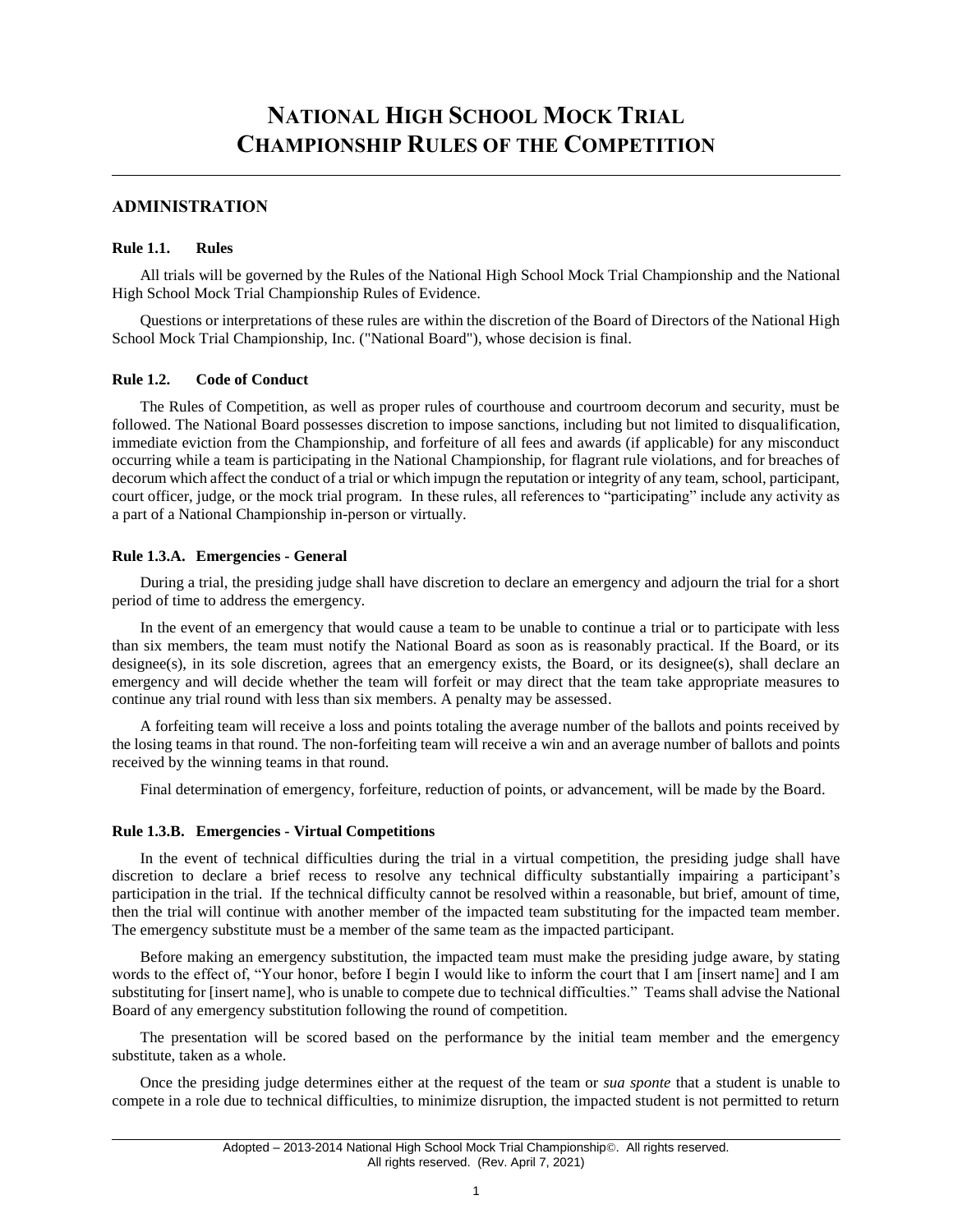and compete in the role for which a substitution was made. If the technical difficulty is resolved, the impacted participant may return and participate in his or her other roles, if any. For purposes of this rule, a witness examination consisting of direct, cross, any re-direct and any re-cross is one role, so that a participant who requires an emergency substitution for a witness examination may not return and participate until the entire witness examination is completed.

For purposes of this rule, technical difficulties include internet failure and computer, device or microphone failure; failure of a camera only does not permit emergency substitution under this rule. Students who lose internet connection shall rejoin the trial using a telephonic connection, if possible.

In the event of a loss of connection for a timekeeper, that team shall defer to its opponent's timekeeper for that trial segment. The team whose timekeeper lost connection may substitute another timekeeper qualified under Rule 1.4 for the remaining trial segments. The timekeepers shall confer consistent with Rule 4.6.e regarding time remaining at the beginning of each trial segment.

Technical emergencies resulting from the loss of the connection of a presiding or scoring judge shall be handled in accordance with Rule 5.2.A.

In the event that a technical emergency prevents an entire team from completing in part or all of a round, the presiding judge shall declare a recess of up to 15 minutes, to allow that team to reconnect, either via video or by connecting on audio-only via telephone. If reconnection is impossible, a forfeit shall be declared in favor of the team that maintains its connection. If at least five witnesses have been subject to cross-examination, the National Board or its designee may in its sole discretion complete the ballot, assigning scores equal to their average score on all segments that could not be completed by the disconnected team and a "10" to the team that remained connected.

In the event that a technical emergency prevents an entire team from connecting via video but that team is able to connect audio-only via telephone, the opposing team and all judges shall turn off their video until video connection from both teams has been restored.

No student or team may feign technical difficulty or invoke the technical difficulty rule for purposes other than a genuine technical difficulty. Such an act would violate the Rules of Competition and Code of Ethical Conduct and may be sanctioned at the discretion of the National Board or its designees through point deductions or other means up to and including disqualification from the competition.

#### <span id="page-3-0"></span>**Rule 1.4. Student Timekeepers**

Teams shall provide timekeepers for the National Competition as follows:

- a. Each team participating in the NHSMTC is responsible for providing at least one student as an official timekeeper. All timekeepers must be official team members.
- b. Any student who will keep time, including any witness who will keep time in accordance with Rule 3.2 is required to attend the scheduled timekeeper orientation, which will be held before competition rounds begin. If a team does not have a timekeeper attend the required orientation meeting, that team will defer to its opponents' timekeepers in all rounds of the competition.
- c. If a team desires to assign more than one student to the timekeeper role, then all students who will be assigned to the timekeeper role must attend the timekeeper orientation. (See Rule 1.4(b)) The team's official student timekeeper will keep time for both sides during all competition rounds.

#### <span id="page-3-1"></span>**Rule 1.5. Relationship to Other Laws; Accommodation of Disability**

<span id="page-3-2"></span>These Rules will be interpreted and administered consistent with all applicable laws. Accordingly, should any applicable law require variance from these rules or accommodation of any competitor for any reason, including a legally-recognized disability, that team member or their coach may apply to the National Board or its designee for accommodation, and such reasonable accommodation as the law requires shall be granted. Where possible, teams competing against the team for which an accommodation was granted shall be informed of the accommodation in advance of a competition round but will ordinarily not be informed of the specific nature of the issue that led to the accommodation.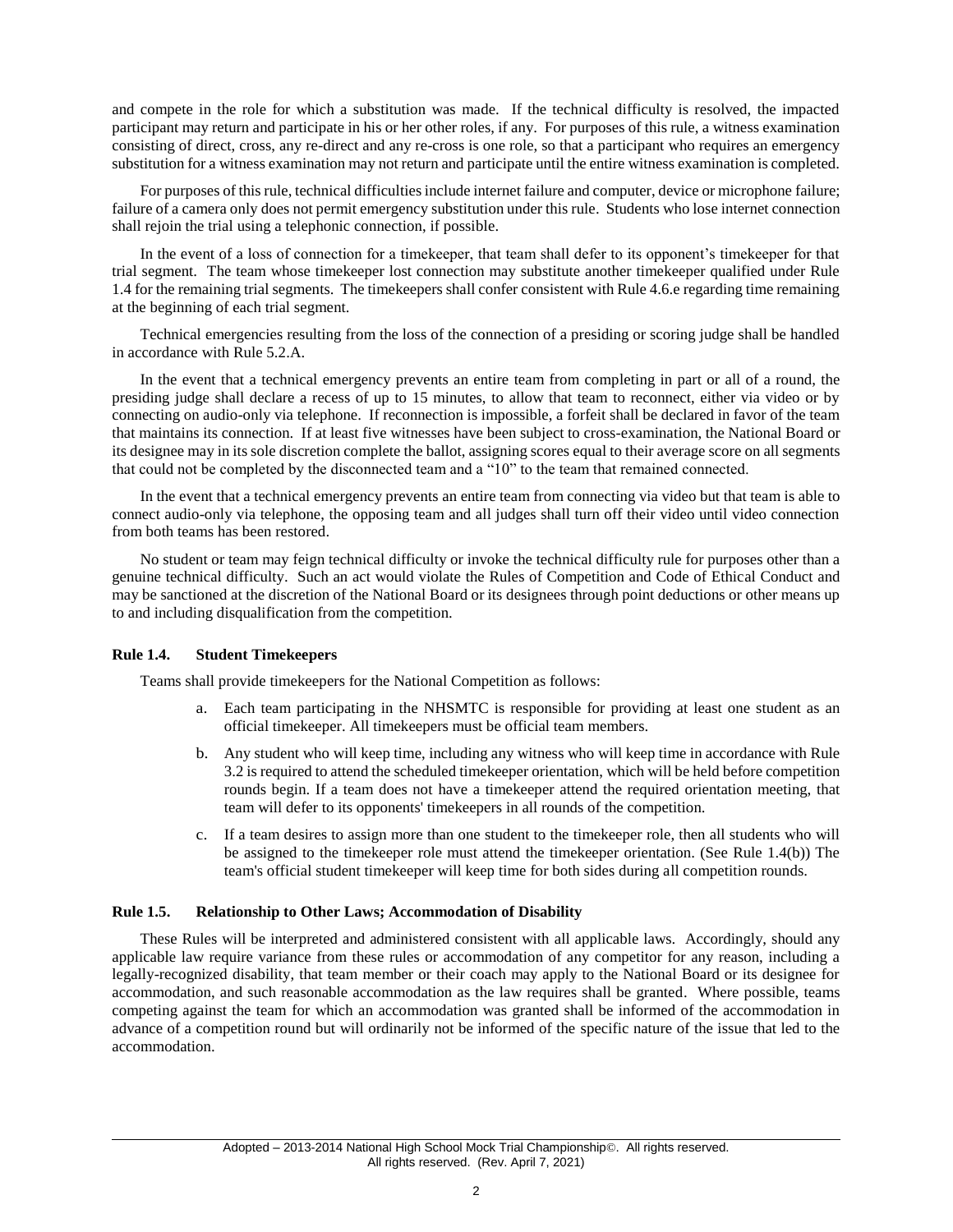## **THE PROBLEM**

#### <span id="page-4-0"></span>**Rule 2.1. The Problem**

The problem will be an original fact pattern which may contain any or all of the following: statement of facts, pleadings, indictment, stipulations, witness statements/affidavits, jury charges, orders/rulings and exhibits. Stipulations may not be disputed at trial. Witness statements may not be altered.

The problem shall consist of three witnesses per side, all of whom shall have names and characteristics that would allow them to be played by either males or females. All three of the witnesses must be called.

#### <span id="page-4-1"></span>**Rule 2.2. Witnesses Bound by Statements**

Each witness is bound by the facts contained in his/her own witness statement, the Statement of Facts, if present, and/or any necessary documentation relevant to his/her testimony. Fair extrapolations may be allowed, provided reasonable inference may be made from the witness' statement. If, in direct examination, an attorney asks a question which calls for extrapolated information pivotal to the facts at issue, the information is subject to objection under Rule 2.3, "unfair extrapolation."

A witness is not bound by facts contained in other witness statements.

#### <span id="page-4-2"></span>**Rule 2.3. Unfair Extrapolation**

A fair extrapolation is one that is neutral. Unfair extrapolations are best attacked through impeachment and closing arguments and are to be dealt with in the course of the trial.

If a witness is asked information not contained in the witness' statement, the answer must be consistent with the statement and may not materially affect the witness' testimony or any substantive issue of the case.

Attorneys for the opposing team may refer to Rule 2.3 in a special objection, such as "unfair extrapolation," or "This information is beyond the scope of the statement of facts."

Possible rulings by a judge include:

- a. No extrapolation has occurred;
- b. An unfair extrapolation has occurred;
- c. The extrapolation was fair; or,
- d. Ruling is taken under advisement.

The decision of the presiding judge regarding extrapolations or evidentiary matters is final.

When an attorney objects to an extrapolation, the judge will rule in open court to clarify the course of further proceedings.

#### <span id="page-4-3"></span>**Rule 2.4. Gender of Witnesses**

All witnesses are gender neutral. Personal pronoun changes in witness statements indicating gender of the characters may be made. Any student may portray the role of any witness of either gender.

#### <span id="page-4-4"></span>**Rule 2.5. Voir Dire**

<span id="page-4-5"></span>Voir dire examination of a witness is not permitted.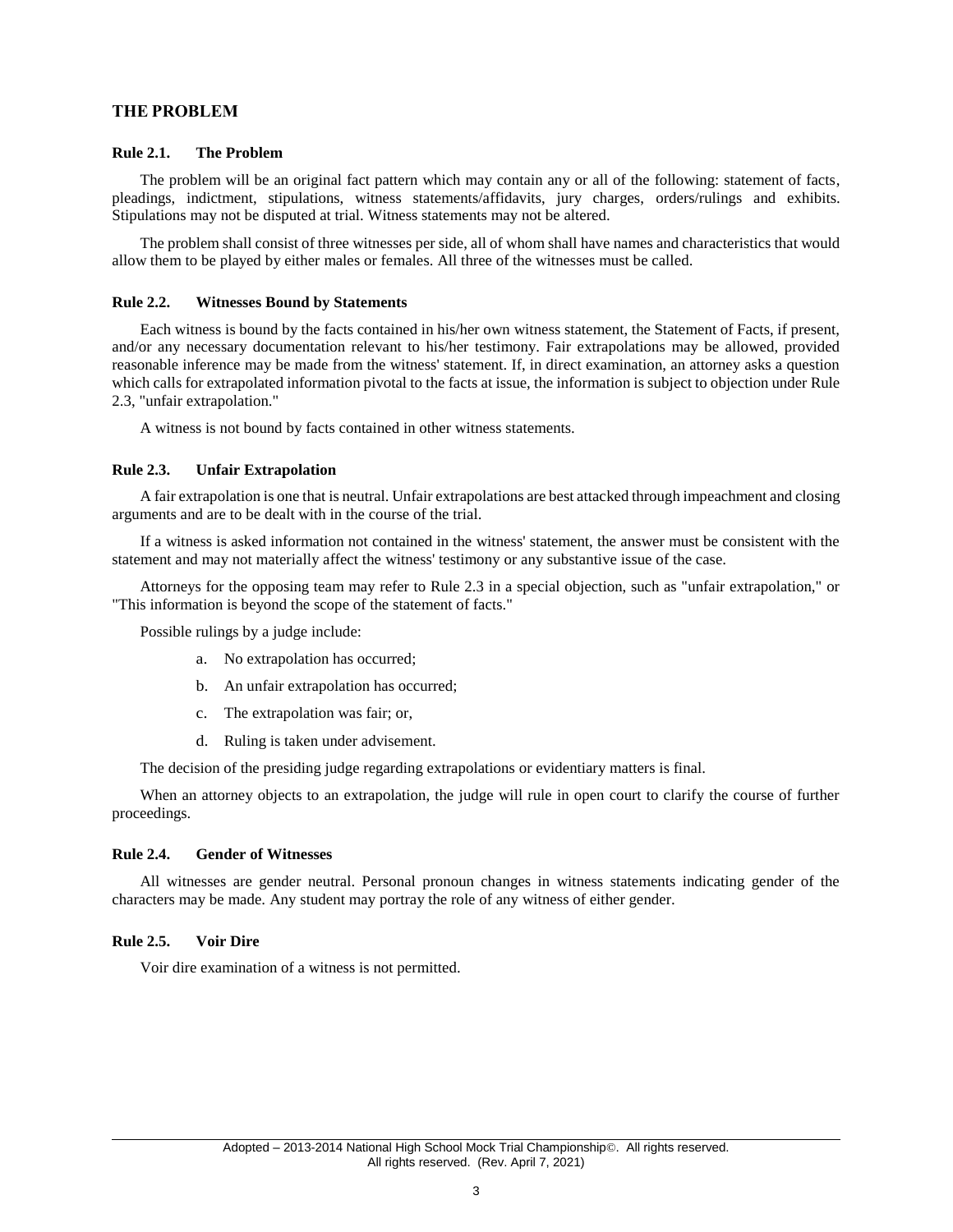# **TEAMS**

## <span id="page-5-0"></span>**Rule 3.1. Team Eligibility**

- a. Teams representing a state in the NHSMTC are to be comprised of students who participated on the current state championship team, as long as those students participated on that team at any level of the state competition, subject to the exception provided by Rule 3.l(b).
- b. There is a minimum number of six students and a maximum number of nine students on an official team representing a state at the national competition. If the state championship team has four, five, or six students available to compete, the team may add up to two students to reach a roster size of a maximum of seven students. If the state championship team has seven or more students available to compete, it shall not add additional students to its roster for the national competition.

Any student added to the team in this way must have been enrolled at the same school as the state championship team during the competition year. Any non-school based team may use as a substitute any student who was a member of the sponsoring organization's program during the academic year.

Should the addition of two students be insufficient to meet the mandated minimum roster size of six, the State Coordinator has the sole discretion to designate an alternate team from the state's state competition in accordance with paragraph (c) of this rule to compete in the national competition. Absent good cause, State Coordinators should ordinarily designate alternate teams in order of their finish in the state competition.

If the replacement team has four, five, or six students available to compete, the replacement designee team may add up to two students to reach a roster size of a maximum of seven students in a manner consistent with the foregoing rules. However, these students cannot come from a team that finished higher in the state competition than the replacement designee team (e.g., if neither the state champion nor state runner-up can compete, members of those teams are ineligible to join the replacement designee third place team).

- c. The state coordinator and the teacher-sponsor have an affirmative obligation to verify each competitor's eligibility. Submission of a roster for the NHSMTC constitutes certification that the status of each participant has been verified and that the roster complies with Rule 3.1.
- d. The NHSMTC recognizes that it is a difficult process to create a mock trial program in a state that does not have an ongoing competition. In an effort to assist a state's efforts to establish a mock trial competition, if such state does not have an organization or person willing or capable of sponsoring the program in the full membership process, a mock trial coordinator from another state or a member of the National Board may agree to assist the new state in forming a competition and fielding a team at Nationals. If a coordinator or National Board member agrees to do so, the state champion of the new state may compete at the national competition provided that the following conditions are met:
	- 1. There was a tournament involving at least two teams from at least two different schools from that state during that school year;
	- 2. The team sent to the NHSMTC from that state meets all other requirements set forth in these Rules; and
	- 3. The team or its sponsoring entity has fulfilled all financial obligations required of all other teams participating in the national competition. No state may field a team in the national competition in this manner for a period of more than three years. After three years, at the latest, an organization or person seeking to sponsor that state's mock trial program which/who is not already a Member must apply for and be accepted as a Full Member pursuant to Article III of the NHSMTC Amended and Restated Bylaws in effect at the time.

## <span id="page-5-1"></span>**Rule 3.2. Team Composition**

Teams consist of six to nine official members assigned to attorney, witness, and timekeeper roles representing the prosecution/plaintiff and defense/defendant sides. Only six of the nine official members will participate in any given round as attorneys and witnesses. (See Rule 3.3 for further explanation referring to team participation.) The timekeeper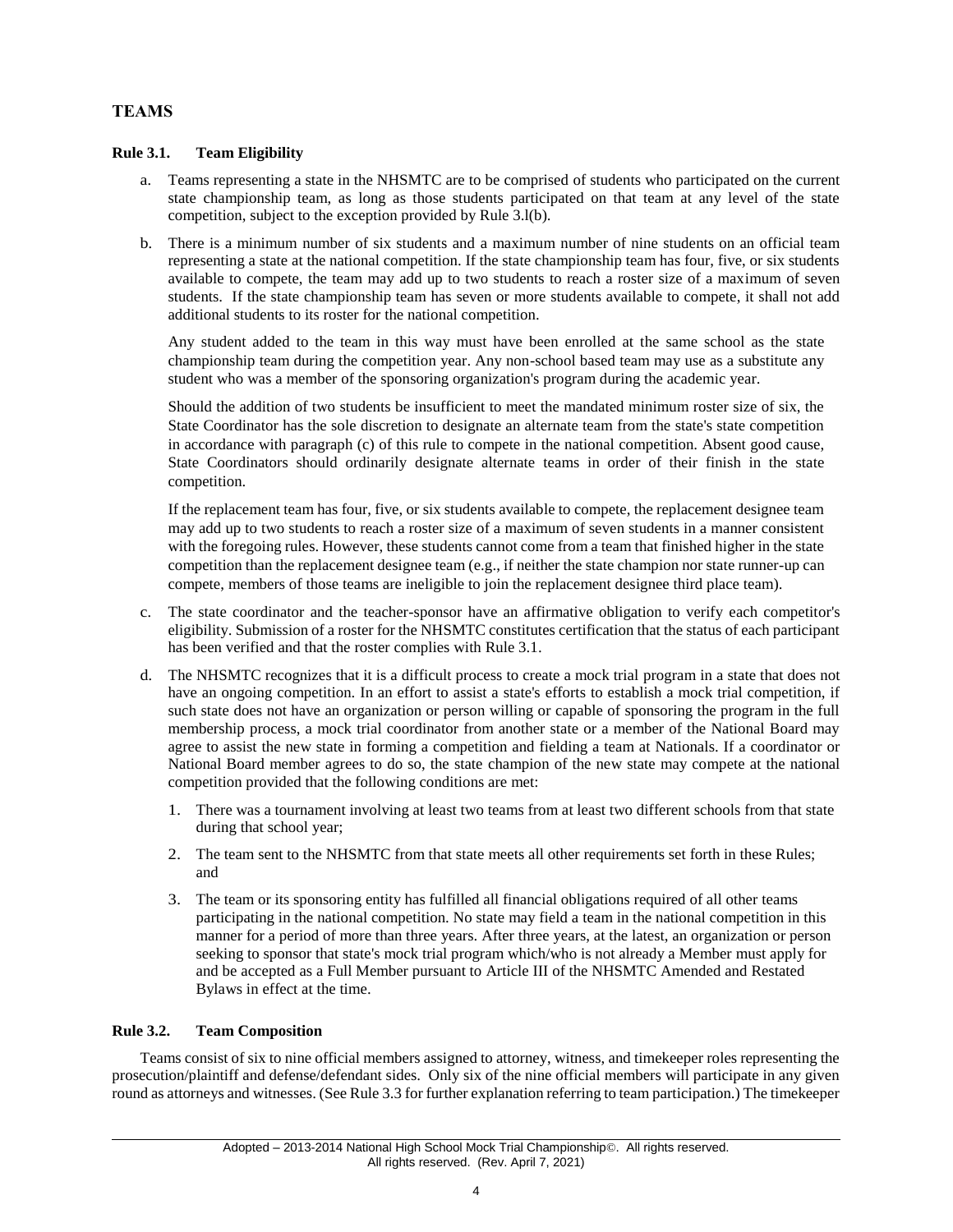must be an official team member. If a team has only six official members, it must designate two or more of its witnesses to serve as timekeepers in each round. Each timekeeper must meet the requirements of Rule 1.4 as the team's timekeeper. Any student outside the declared official team is considered an additional non-competing team member. Additional non-competing team members may neither compete nor keep time for the team at any point during the competition. The Team Roster will become official at the close of on-site registration for an in-person competition, and at 5:00 p.m. local time of the Host location on the day prior to the first round for a virtual competition.

#### <span id="page-6-0"></span>**Rule 3.3. Team Presentation**

Teams must present both the Prosecution/Plaintiff and Defense/Defendant sides of the case, using six team members in each trial round. For each trial round, teams shall use three students as attorneys and three students as witnesses.

#### <span id="page-6-1"></span>**Rule 3.4. Team Duties**

Except as permitted during an emergency under Rule 1.3.B, team members are to evenly divide their duties. Each of the three attorneys will conduct one direct examination and one cross-examination; in addition, one will present the opening statement and another will present the closing arguments. In other words, the eight attorney duties for each team will be divided as follows:

- 1. Opening Statements
- 2. Direct Examination of Witness #1
- 3. Direct Examination of Witness #2
- 4. Direct Examination of Witness #3
- 5. Cross Examination of Witness #1
- 6. Cross Examination of Witness #2
- 7. Cross Examination of Witness #3
- 8. Closing Argument (including Rebuttal) [See Rule 4.5]

Opening Statements must be given by both sides at the beginning of the trial.

The attorney who examines a particular witness on direct examination is the only person who may make the objections to the opposing attorney's questions of that witness' cross-examination, and the attorney who crossexamines a witness will be the only one permitted to make objections during the direct examination of that witness.

Each team must call all three of its assigned witnesses. Witnesses must be called only by their own team during their case-in-chief and examined by both sides. Witnesses may not be recalled by either side.

#### <span id="page-6-2"></span>**Rule 3.5. Team Roster Form**

Copies of the Team Roster Form must be completed and duplicated by each team prior to arrival at the courtroom for each round of competition for an in-person competition. For a virtual competition, teams must submit Team Roster Forms in accordance with the protocol established and announced for the competition. Teams must be identified by the code assigned at registration. No information identifying team origin should appear on the form.

<span id="page-6-3"></span>Before beginning a trial in an in-person competition, the teams must exchange copies of the Team Roster Form. Team Roster Forms will be distributed to judges in a virtual competition according to the protocol established for the competition. The Form should identify the gender of each witness so that references to such parties will be made in the proper gender. Copies of the Team Roster Form should also be made available to the judging panel and presiding judge before each round. Teams shall not knowingly disclose their place of origin to any member of the judging panel or to the presiding judge.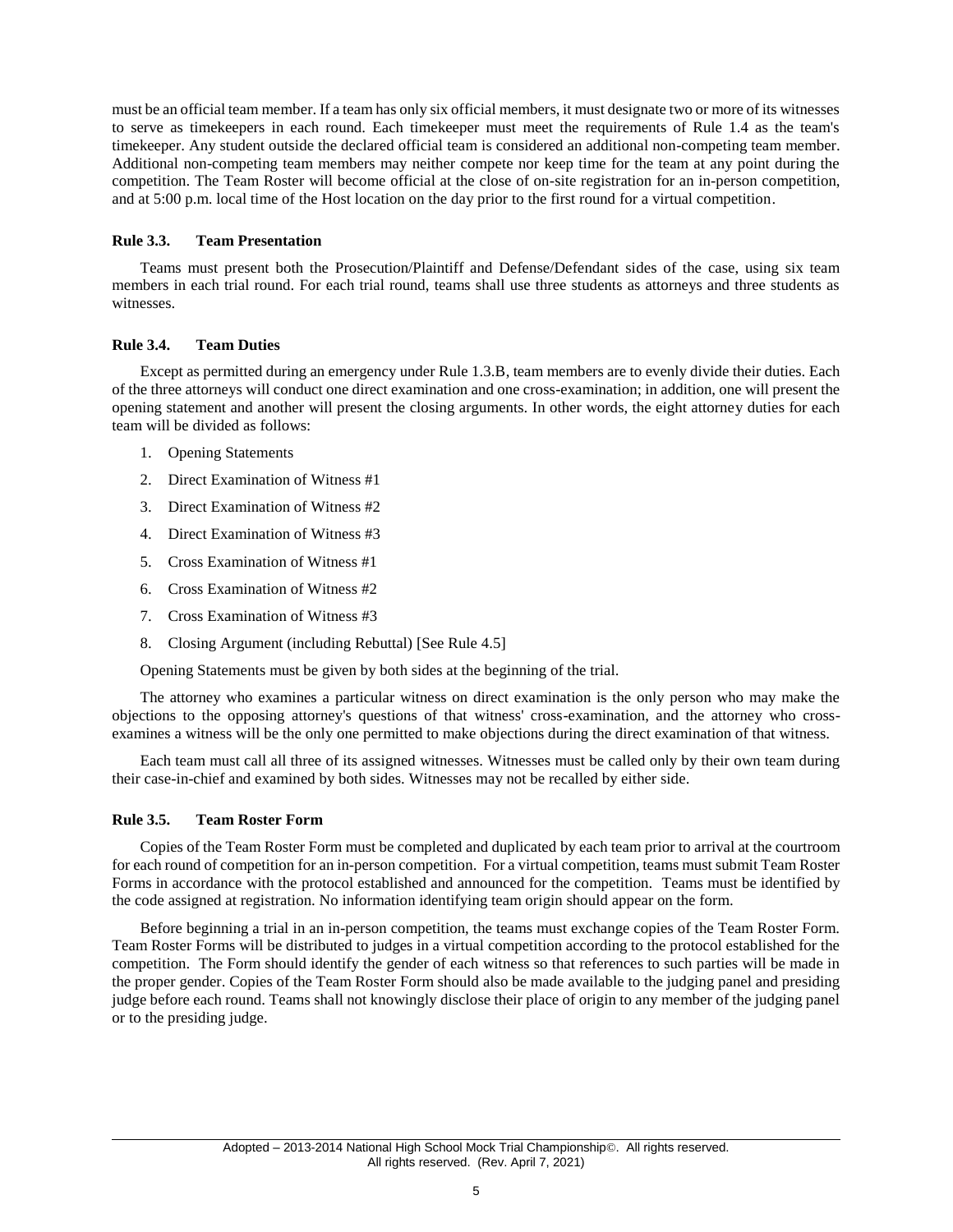# **THE TRIAL**

#### <span id="page-7-0"></span>**Rule 4.1. Courtroom Setting**

For an in-person competition, the Prosecution/Plaintiff team shall be seated closest to the jury box. No team shall rearrange the courtroom without prior permission of the judge.

For a virtual competition, each participant is encouraged to log into the virtual platform separately from a normal personal computer, tablet, cellular phone, or similar device. At a minimum, each of a participating attorney, witness, and timekeeper shall utilize an individual device. Each participant shall use a screen name formatted according to the protocol established and announced for the competition. Once the trial begins, only participants who are competing in a particular trial segment will have their camera turned on. All team members who are not actively participating in that trial segment must have their cameras turned off, except for timekeepers turning on their cameras to display remaining time consistent with Rule 1.4. For purposes of this rule, the witness, direct-examining attorney and crossexamining attorney must have their cameras turned on for the entire witness examination.

#### <span id="page-7-1"></span>**Rule 4.2. Stipulations**

Stipulations will be considered a part of the record and already admitted into evidence.

#### <span id="page-7-2"></span>**Rule 4.3. Reading into the Record Not Permitted**

Stipulations, the indictment, or the Charge to the Jury will not be read into the record.

#### <span id="page-7-3"></span>**Rule 4.4. Swearing of Witnesses**

The following oath may be used before questioning begins:

"Do you promise that the testimony you are about to give will faithfully and truthfully conform to the facts and rules of the mock trial competition?"

The swearing of witnesses will occur in one of two ways. Either the presiding judge will indicate that all witnesses are deemed to be sworn using the above oath, or the above oath will be administered by the presiding judge or a bailiff provided by the host state. The host state will indicate which method will be used during all rounds of the current year's tournament. Witnesses may stand or sit during the oath.

For a virtual competition, all witnesses will be deemed to be sworn.

#### <span id="page-7-4"></span>**Rule 4.5. Trial Sequence and Time Limits**

The trial sequence and time limits are as follows:

- 1. Opening Statement (5 minutes per side)
- 2. Direct and Redirect (optional) Examination (25 minutes per side)
- 3. Cross and Re-cross (optional) Examination (20 minutes per side)
- 4. Closing Argument (5 minutes per side)

The Prosecution/Plaintiff gives the opening statement first. The Prosecution/Plaintiff gives the closing argument first; the Prosecution/Plaintiff may reserve a portion of its closing time for a rebuttal. The Prosecution/Plaintiff need not request or state that it is reserving rebuttal time. The Prosecution/Plaintiffs rebuttal is limited to the scope of the Defendant's closing argument.

Attorneys are not required to use the entire time allotted to each part of the trial. Time remaining in one part of the trial may not be transferred to another part of the trial.

#### <span id="page-7-5"></span>**Rule 4.6. Timekeeping**

a. Timekeepers are responsible for fairly and accurately keeping and reporting the time during the trial presentation and during any disputes under Rule 6.2.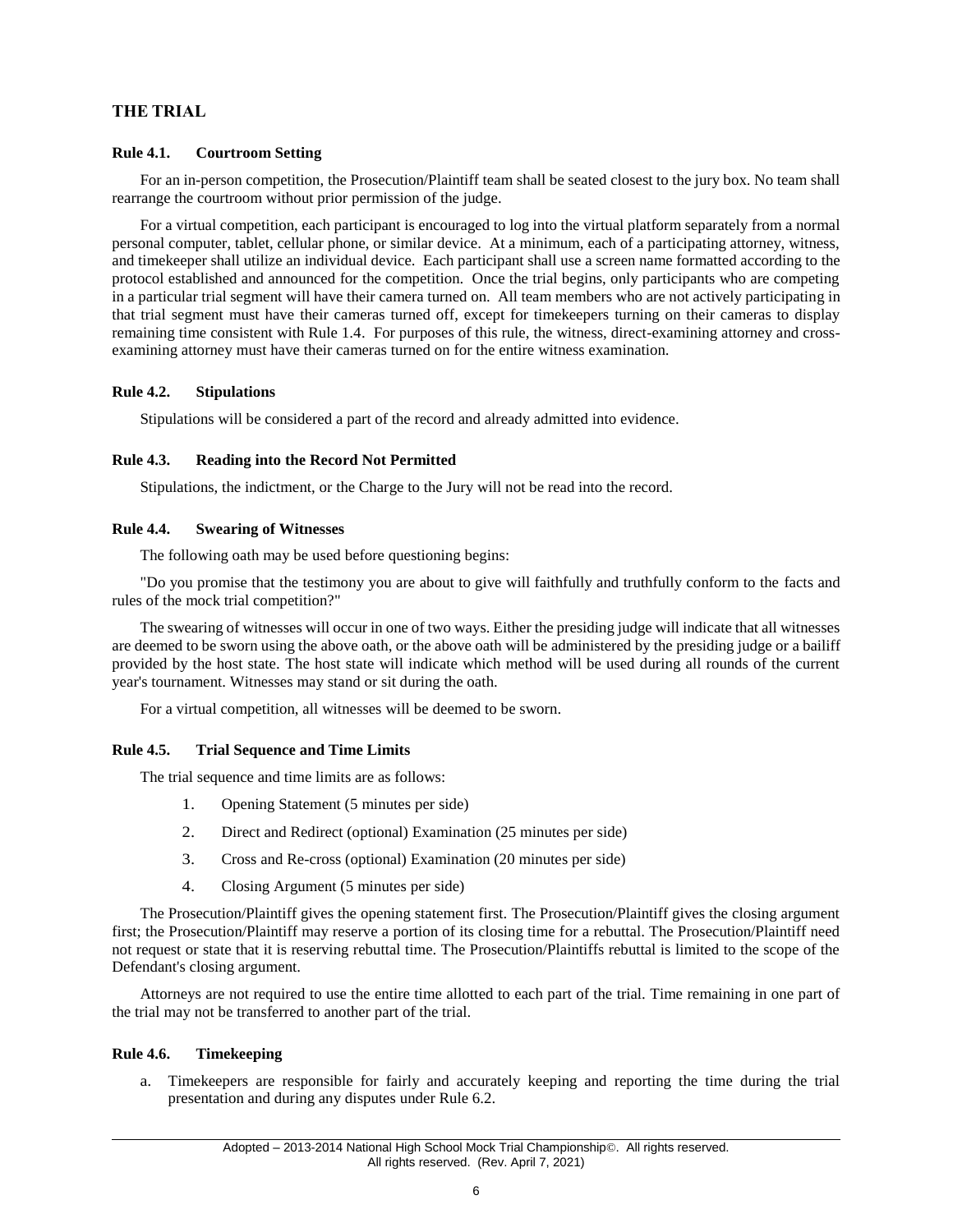- b. During the rounds of the competition, timekeepers are to act as a neutral entity. Timekeepers are not to communicate with their respective teams during the course of the trial presentation, recesses, or during any dispute procedure, except to display the time remaining or to indicate (as directed by the presiding judge) how much time is remaining during a particular part of the trial.
- c. Time limits are mandatory and will be enforced. Time runs from the beginning of the witness examination, opening statement, or closing argument until its conclusion. Introduction of counsel or witnesses prior to the opening statement shall not be included in the time allotted for opening statements. However, if counsel or witnesses are introduced once the opening statement has commenced, such time shall be included in the time allotted for the opening statement. Time stops only for objections, questioning from the judge, or administering the oath. Time does not stop for introduction of exhibits. The presiding judge shall have discretion to stop time for technical difficulties in a virtual competition that do not rise to the level of an emergency under Rule 1.3.B.
- d. In trial, each team is to use a set of "Time Remaining" cards with the following designations to signal time: 22:00, 20:00, 18:00, 15:00, 12:00, 10:00, 7:00, 5:00, 4:00, 3:00, 2:00, 1:00, 0:40, 0:20, and "STOP". Modification of intervals is not permitted. For an in-person competition, the host committee will provide "Time Remaining" cards. Teams are not permitted to use other cards. Teams may not use these cards to signal time other than the aggregate time remaining. (For example, teams may not use these cards to show the time remaining of the time allocated by that team to a particular trial segment.)
- e. At the end of each task during the trial presentation (i.e. at the end of each opening, at the end of each witness direct examination, at the end of each cross examination, and at the end of each closing argument) if there is more than a 15 second discrepancy between the teams' timekeepers, the timekeepers must notify the presiding judge of the discrepancy. The presiding judge will then rule on the discrepancy, the timekeepers will synchronize their stopwatches accordingly and the trial will continue. Any discrepancies between timekeepers less than 15 seconds will not be considered. No time disputes will be entertained after the trial concludes. The decisions of the presiding judge regarding the resolution of time disputes are final.

During a virtual competition, timekeepers shall post the time remaining using the "chat" or similar feature visible to all participants at the end of each task during the trial presentation (i.e. at the end of each opening, at the end of each witness direct examination, at the end of each cross examination, and at the end of each closing argument).

- f. If a team has only 6 official members, it must designate two or more of its witnesses to serve as timekeepers in each round.
- g. In a virtual competition, the timekeepers must signal time by posting the time signals permitted by subsection d in the chatroom function of the virtual competition platform. The timekeepers also may display Time Remaining cards by activating their camera to do so.
- h. Students keeping time may use stopwatches or cellular phones. Any cellular phone used for timekeeping must be kept in airplane mode and silenced during the duration of the trial round.

## <span id="page-8-0"></span>**Rule 4.7. Time Extensions and Scoring**

The presiding judge has sole discretion to grant time extensions. Such extensions should be granted sparingly and should be limited in duration, for example, to finish a question, answer, or thought. In all other cases, the presiding judge must stop the presentation once time expires. If time has expired and an attorney continues without permission from the court, the scoring judges may individually decide whether or not to discount points in a category because of over-runs in time.

## <span id="page-8-1"></span>**Rule 4.8. Motions Prohibited**

The only motion permissible is one requesting the judge to strike testimony following a successful objection to its admission.

## <span id="page-8-2"></span>**Rule 4.9. Sequestration**

Teams may not invoke the rule of sequestration.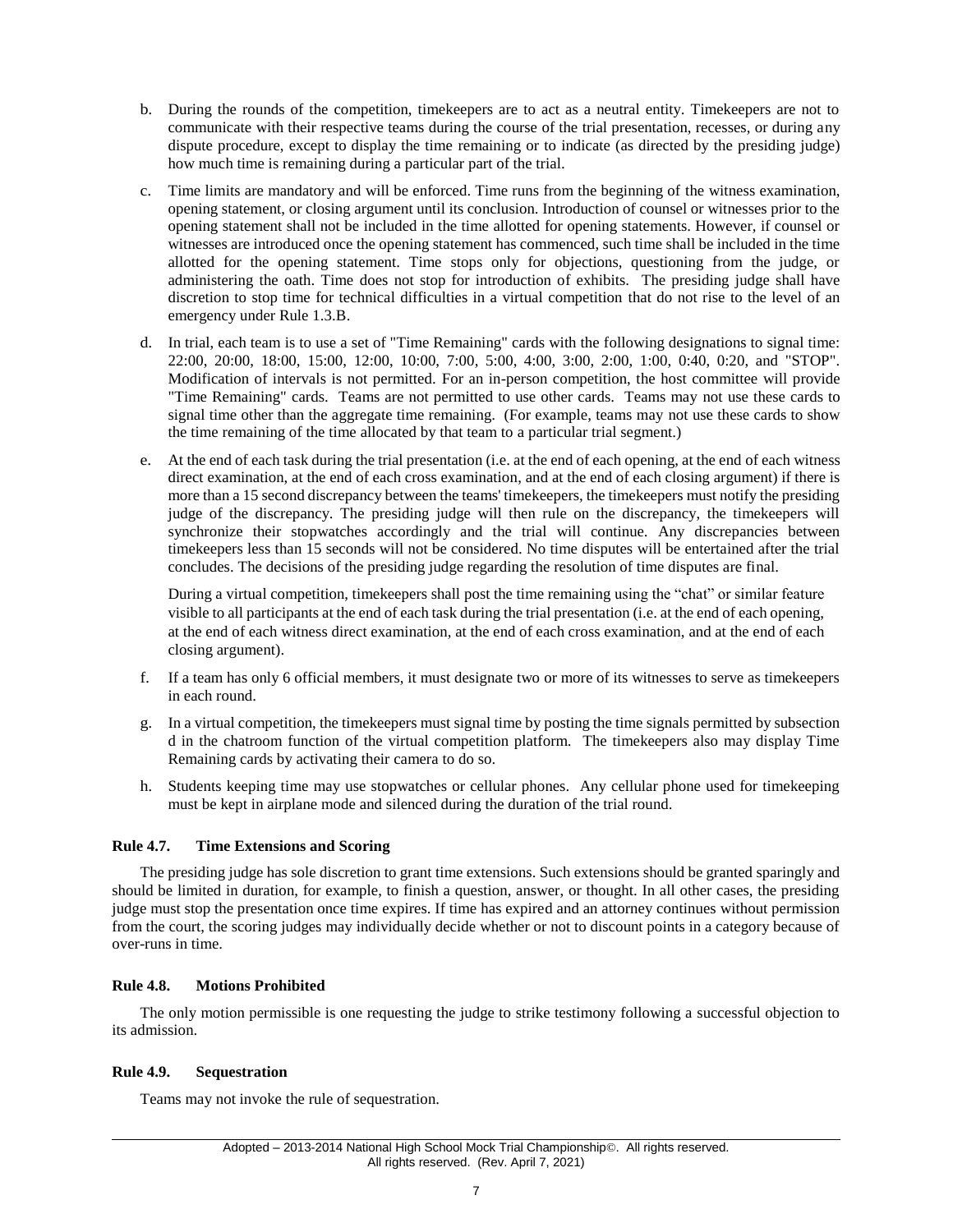#### <span id="page-9-0"></span>**Rule 4.10. Bench Conferences**

Bench conferences are not permitted in either in-person or virtual competitions. Objections are deemed to have occurred at sidebar.

#### <span id="page-9-1"></span>**Rule 4.11. Supplemental Material: Accents, Costuming, Exhibits**

Teams may refer only to materials included in the trial packet. No illustrative aids of any kind may be used, unless provided in the case packet. No enlargements of the case materials will be permitted. Absolutely no props or costumes are permitted unless authorized specifically in the case materials. Costuming is defined as hairstyles, clothing, accessories, and make up which are case specific. An accent is not considered costuming.

The student playing the witness is allowed to act as though she/he is afflicted with any condition, deformity, or disability described in the affidavits. Under no circumstances is the opposing team permitted to question the existence of such conditions based on the fact that the student playing the witness does not actually have them. While the opposing team may cross examine the witness on the extent of the condition based on information provided in the affidavits, the opposing team may not challenge the witness to prove the existence of the condition by asking him/her to show it to the jury.

A witness is prohibited from making reference to his or own physical traits or gender or physical traits or gender of other witnesses where such information is not included in any witness statement. (For example, a witness cannot call attention to her size to show inability to complete some physical act included in the case materials or state that she was treated differently because she is woman.) An attorney is likewise prohibited from making argument pointing out physical traits of a witness not otherwise included in the case materials. Such references are unfair extrapolations. (see Rule 2.3). Teams are not prohibited, however, from raising issues about general or common human traits and abilities relevant to the case.

The only documents which the teams may present to the presiding judge or scoring panel, are the individual exhibits as they are introduced into evidence and the team roster forms. No roster forms may be altered except to provide the information requested. No exhibits may be modified before trial, but attorneys and witnesses may highlight, underline, or otherwise mark exhibits during direct or cross examination. Such marked documents may be used as demonstrative exhibits during the trial and during closing arguments, but may not be entered into evidence. If a team wishes to mark an exhibit entered by the opposing team, it must substitute its own clean copy of that exhibit for this purpose before any markings are made. Exhibit notebooks are not to be provided to the presiding judge or scoring panel. Unless provided by the host committee, name tags or name plates at counsel table are not permitted.

In a virtual competition, students may be directed to display screen names according to a protocol established and announced for a virtual competition. Such display is not a violation of this rule.

#### <span id="page-9-2"></span>**Rule 4.12. Trial Communication**

Coaches, teachers, alternates, and observers shall not talk to, signal, communicate with, or coach their teams during trial. This rule remains in force during any emergency recess, which may occur. Team members may, among themselves, communicate during the trial; however, no disruptive communication is allowed and no participant may communicate with a witness while that witness is testifying other than through the course of that witness's questioning. Signaling of time by the teams' timekeepers shall not be considered a violation of this rule.

Coaches, teachers, alternates and observers must remain outside the bar in the spectator section of the courtroom. Only team members participating in this round may sit inside the bar and communicate with each other.

During a virtual competition, no team member, coach, or judge nor students may use the "chat," "instant message," or "chatroom" function of the electronic platform, except to: (1) display timekeeping messages, as permitted by Rule 1.4, and (2) to communicate in the case of a technical emergency where audio and video functions are lost but access to the chat or instant messaging function is intact. Observers are not permitted to use the chat or instant messaging functions at any time.

During a virtual competition, only the six participating team members may communicate with one another. The six participating team members may use computers, cellular telephones, or other devices to facilitate this communication.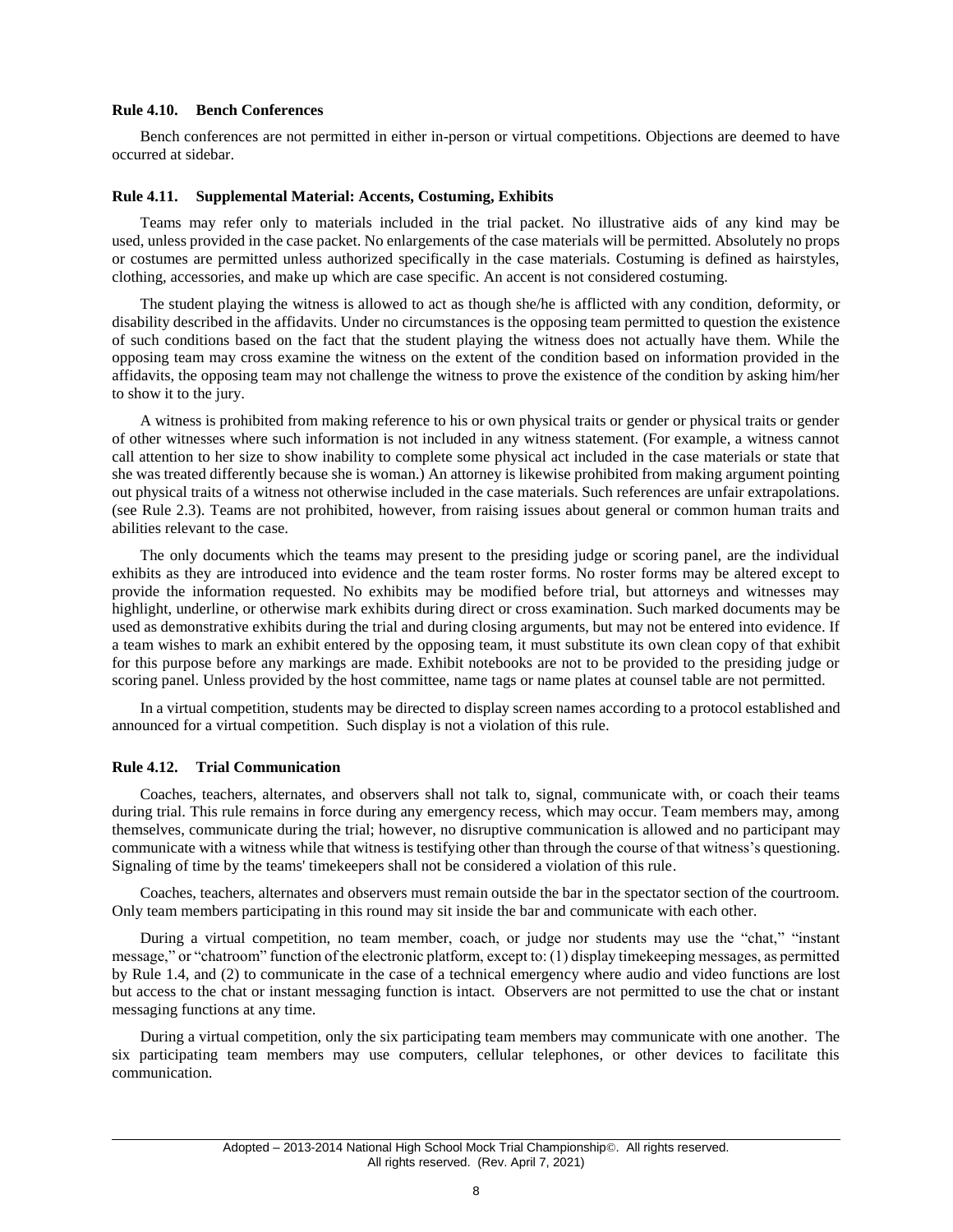#### <span id="page-10-0"></span>**Rule 4.13. Scouting and Viewing Trials**

Team members, coaches, and any other persons directly associated with a mock trial team, except for those authorized by the National Board, are not allowed to view other teams' performances in the National competition, so long as their team remains in the competition. No person shall display anything that identifies their school, state, or organization of origin while in the courtroom.

Team members and individuals associated with competing teams are prohibited from contacting teachers, students and attorney advisors from any other team in any manner in an effort to obtain information about an opponent. This prohibition is read and will be construed broadly, and it includes, without limitation, any form of personal communication, voice/telephone communication, and/or electronic communication, including electronic mail, instant messaging, and communication or messaging through social media sites.

It is not a violation of this rule for teams to participate voluntarily in practice or scrimmage matches in advance of the national competition. It is a violation of this rule for teams to seek information about opposing teams in rounds of the national competition from individuals who observed such scrimmages, including members of the team competing in that scrimmage.

To the extent that a team or its members makes information publicly available that bears on its strategy or other issues that would normally constitute the object of scouting, it shall not constitute scouting for another team to view these materials. For example, if members of a team post videos of its performance in exhibitions or scrimmages to the public internet; create publicly-accessible online materials such as scripts or flash cards on an internet site; or post to publicly-accessible social media information about their performance, strategy, or other matters, it is not scouting for a potential opponent of that team to view that material. Teams are strongly discouraged from actively seeking out information of this kind, and it may constitute scouting for a member of a competing team to actively seek on social media information posted about a future opponent, such as social media information posted by members of teams that opponent faced in prior rounds.

#### <span id="page-10-1"></span>**Rule 4.14. Videotaping/Photography**

In order to support civics education, facilitate media coverage, and provide a maximum opportunity for family, friends, peers, and teachers to view our teams competing, all participants must consent to video or audio recording and electronic posting (including video meeting, social media, or other platforms) of each performance at the National Championship, except as provided in Rule 1.5 or otherwise determined by the National Board.

No team may post, share with another competing team, or otherwise disseminate any recording of any competition round prior to the conclusion of the National Championship. Each team shall inform any family member or other observer of this rule. Violations of this rule, even by an individual who is not a team member, may result in sanction of the team affiliated with the individual who recorded and/or posted, shared, or otherwise disseminated the recording up to and including disqualification from the competition.

The National Board or its designee may permit exception to this rule for media coverage.

#### <span id="page-10-2"></span>**Rule 4.15. Jury Trial**

The case will be tried to a jury; arguments are to be made to judge and jury. Teams may address the scoring judges as the jury.

#### <span id="page-10-3"></span>**Rule 4.16 Standing During Trial**

For in-person trials, student attorneys will stand while giving opening statements and closing arguments, during direct and cross examinations, and for all objections, unless excused by the presiding judge. For virtual trials, student attorneys may elect to stand or remain seated during their own examinations, opening statements, and closing arguments, but all objections shall be made while seated.

#### <span id="page-10-4"></span>**Rule 4.17. Objections During Opening Statement/Closing Statement**

No objections may be raised during opening statements or during closing arguments. If a team believes an objection would have been warranted during the opposing team's opening statement or closing argument, the opposing attorney for that segment may, following the opening statement or following the closing argument, object and provide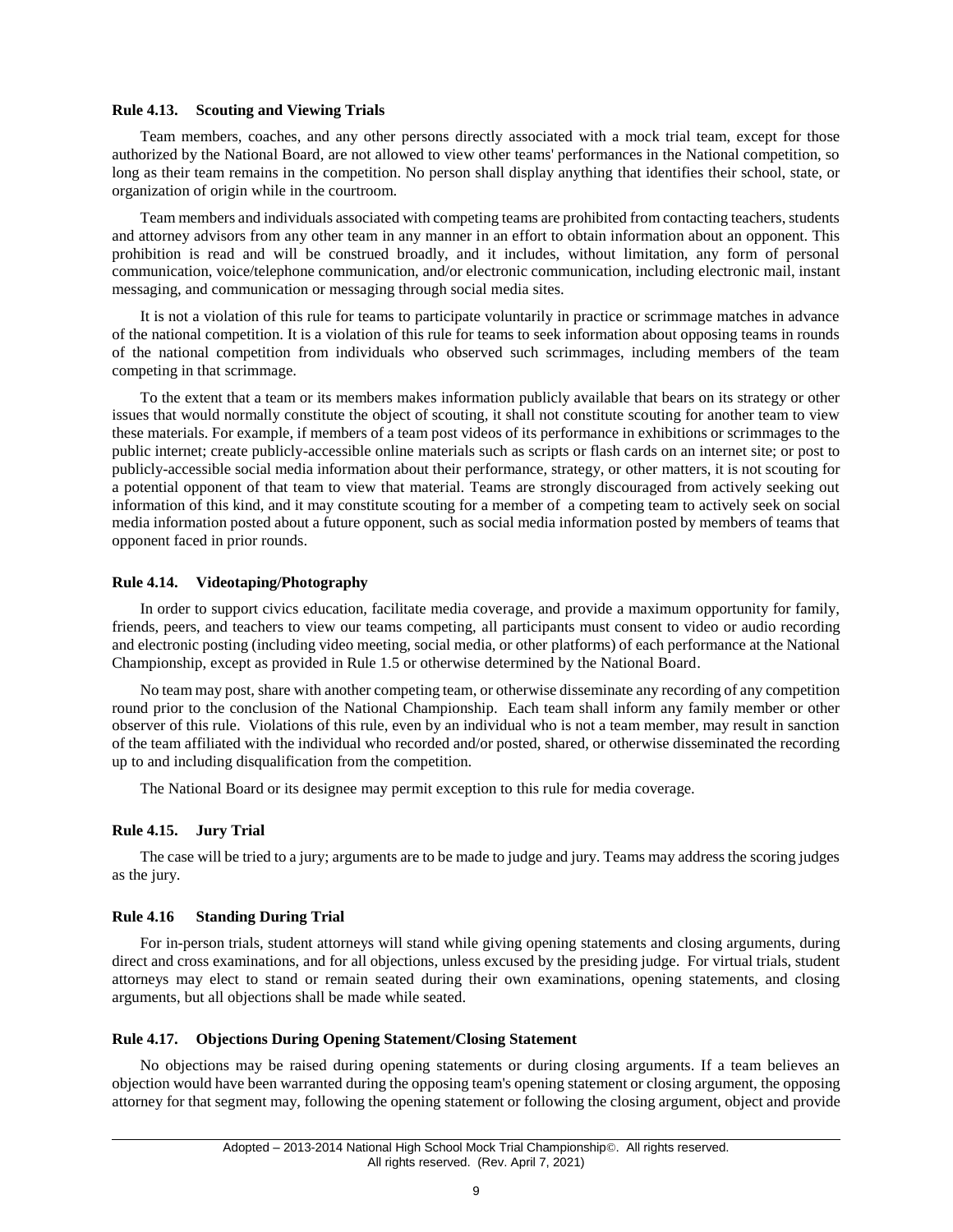a basis for the objection. During a virtual competition, the attorney shall make the objection while remaining seated. The opposing team is then allowed to respond to the objection. The presiding judge will not rule on this objection, and each scoring judges will weigh the objection individually.

# <span id="page-11-0"></span>**Rule 4.18. Objections**

- 1. Argumentative Questions: An attorney shall not ask argumentative questions.
- 2. Lack of Proper Predicate/Foundation: Attorneys shall lay a proper foundation prior to moving the admission of evidence. After the exhibit has been offered into evidence, the exhibit may still be objected to on other grounds.
- 3. Assuming Facts Not in Evidence: Attorneys may not ask a question that assumes unproved facts. However, an expert witness may be asked a question based upon stated assumptions, the truth of which is reasonably supported by evidence (sometimes called a "hypothetical question").
- 4. Questions Calling for Narrative or General Answer: Questions must be stated so as to call for a specific answer. (Example of improper question: "Tell us what you know about this case.")
- 5. Non-Responsive Answer: A witness' answer is objectionable if it fails to respond to the question asked.
- 6. Repetition: Questions designed to elicit the same testimony or evidence previously presented in its entirety are improper if merely offered as a repetition of the same testimony or evidence from the same or similar source.

Teams are not precluded from raising additional objections that are available under the National High School Mock Trial Rules of Evidence.

#### <span id="page-11-1"></span>**Rule 4.19** *Reserved*

#### <span id="page-11-2"></span>**Rule 4.20.A Procedure for Introduction of Exhibits – Generally**

As an example, the following steps effectively introduce evidence:

- 1. All evidence will be pre-marked as exhibits.
- 2. Ask for permission to approach the witness. "Your Honor, may I approach the witness with what has been marked for identification purposes as Exhibit No. \_\_\_?"
- 3. Show the exhibit to opposing counsel.
- 4. Ask the witness to identify the exhibit. "I now hand you what has been marked for identification as Exhibit No. \_\_\_. Would you identify it please?" Witness should answer to identify only.
- 5. Ask the witness a series of questions that are offered for proof of the admissibility of the exhibit. These questions lay the foundation or predicate for admissibility, including questions of the relevance and materiality of the exhibit.
- 6. Offer the exhibit into evidence. "Your Honor, we offer Exhibit No. \_\_\_into evidence."
- 7. Court: "Is there an objection?" (If opposing counsel believes a proper foundation has not been laid, the attorney should be prepared to object at this time.)
- 8. Opposing Counsel: "No, Your Honor," OR "Yes, Your Honor." If the response is "yes", the objection will be stated for the record. Court: "Is there any response to the objection?"
- 9. Court: "Exhibit No. \_\_\_ (is/is not) admitted." If admitted, questions on content may be asked.
- <span id="page-11-3"></span>10. If an exhibit is introduced into evidence, a team may publish it to the jury at the presiding judge's discretion.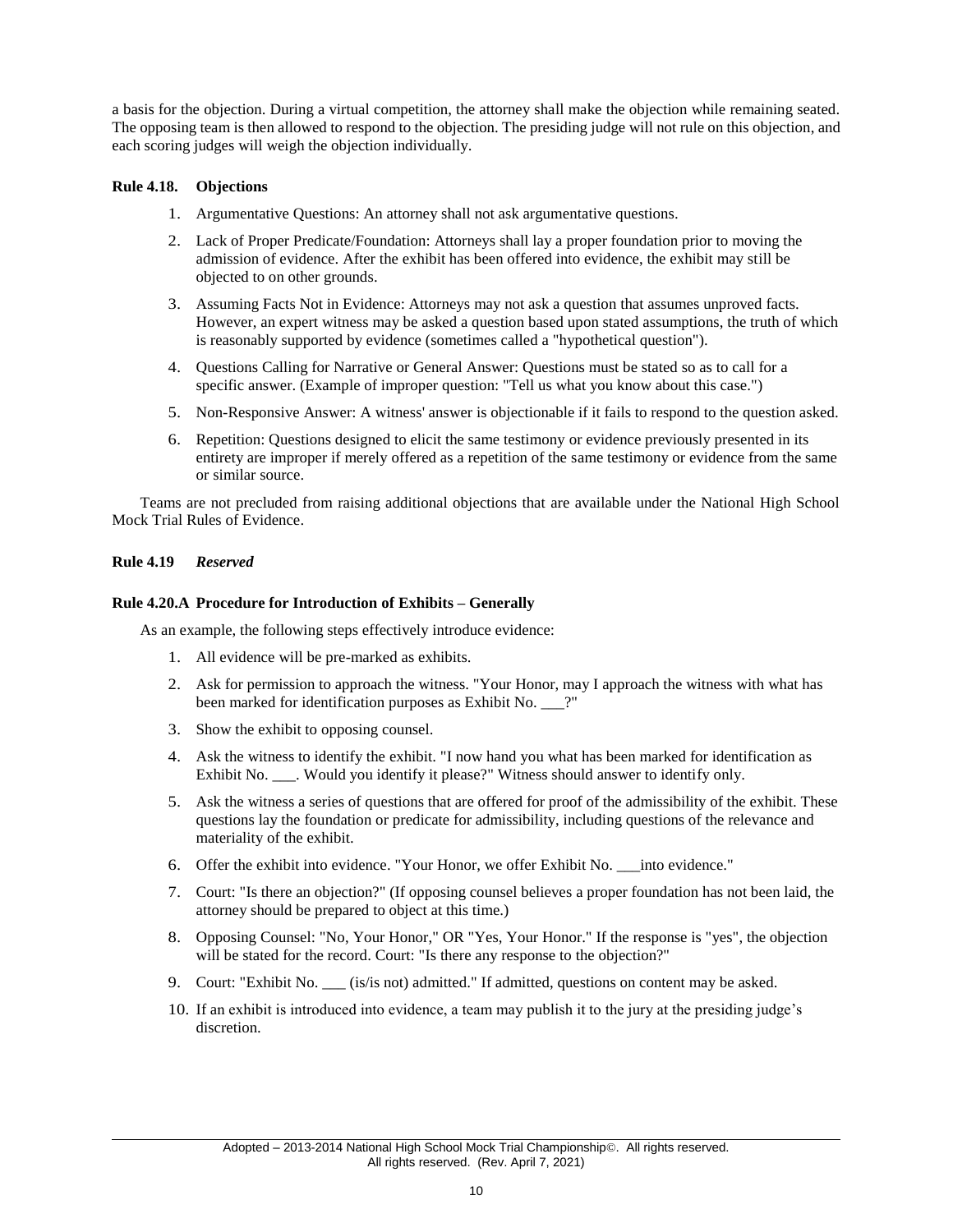#### **Rule 4.20.B Procedure for Introduction of Exhibits – Special Rules for a Virtual Competition**

During a virtual competition, the procedure in Rule 4.20.A shall be followed, except that:

- 1. All witnesses shall have all case materials available and in their possession during their testimony but may only refer to them when prompted by an examining attorney.
- 2. Attorneys will not physically approach witnesses. Instead, attorneys will identify the exhibit they wish to show the witness and request the Court's permission for the witness to view it.
- 3. Attorneys will not be required to confirm that they have shown the exhibit to opposing counsel.
- 4. Instead of the language in Step 4, above, the attorney will say words to the effect of "I now show you what has been marked for identification as Exhibit No. \_\_\_. Would you identify it please?" Witness should answer to identify only.
- 5. When an exhibit or, during impeachment or refreshment of recollection, some other document is shown to a witness, a member of the examining attorney's team shall make that document available to all participants via "screen sharing" or similar technology. The member of the team responsible for posting the exhibit must be a team member competing in the round or the timekeeper for the round.
- 6. Exhibits or other documents posted in this manner will be deemed not to have been shown to the jury unless they are admitted into evidence and formally published to the jury. Publication to the jury is at the presiding judge's discretion.
- 7. Teams may use technology to mark exhibits electronically only to the extent that marking physical exhibits would have been permitted by Rule 4.11. Any marked electronic exhibits may only be used as provided in Rule 4.11.

#### <span id="page-12-0"></span>**Rule 4.21. Use of Notes**

Attorneys may use notes in presenting their cases. Witnesses are not permitted to use notes while testifying during the trial. Attorneys may consult with each other at counsel table verbally or through the use of notes. The use of laptops or other electronic devices is prohibited, except during a virtual competition.

#### <span id="page-12-1"></span>**Rule 4.22 Redirect/Recross**

Redirect and Recross examinations are permitted, provided they conform to the restrictions in Rule 611(d) in the National High School Mock Trial Rules of Evidence.

## <span id="page-12-2"></span>**Rule 4.23. Scope of Closing Arguments**

Closing Arguments must be based upon the actual evidence and testimony presented during the trial.

## <span id="page-12-3"></span>**Rule 4.24. The Critique**

The judging panel is allowed 10 minutes for critiquing. The timekeepers will monitor the critique following the trial. Presiding judges are to limit critique sessions to a combined total often (10) minutes. There is no critique in the fourth round.

Judges shall not make a ruling on the legal merits of the trial. Judges may not inform the students of score sheet results.

## <span id="page-12-4"></span>**Rule 4.25 Offers of Proof**

<span id="page-12-5"></span>No offers of proof may be requested or tendered.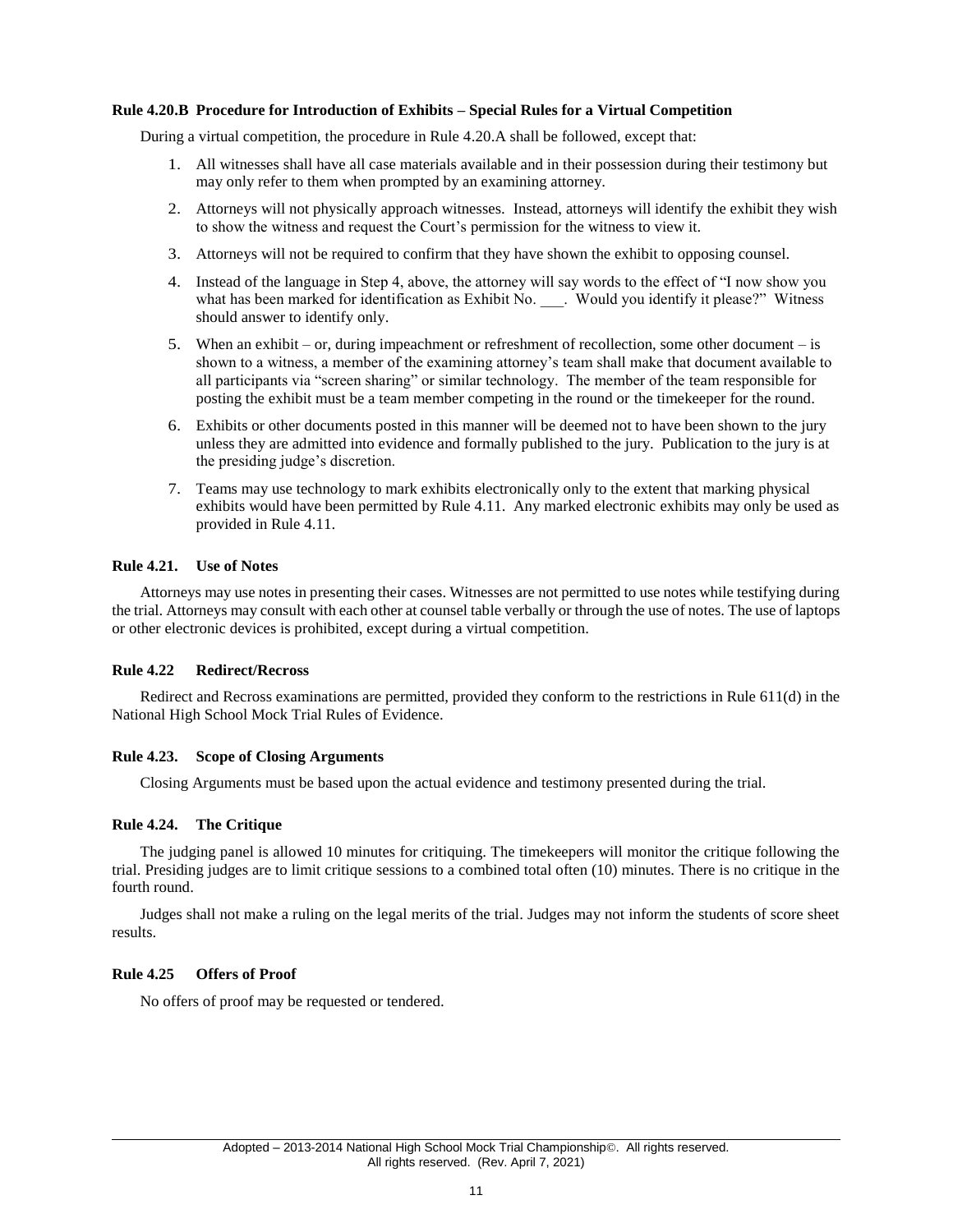# **JUDGING AND TEAM ADVANCEMENT**

## <span id="page-13-0"></span>**Rule 5.1. Finality of Decisions**

All decisions of the judging panel are FINAL.

## <span id="page-13-1"></span>**Rule 5.2.A Composition of Judging Panels**

The judging panel will consist of at least three individuals. The composition of the judging panel and the role of the presiding judge will be at the discretion of the Board or its designee, as follows:

- 1. One presiding judge and two scoring judges (all three of whom complete score sheets); or
- 2. One presiding judge and at least three scoring judges (only scoring judges complete score sheets).

The scoring judges may be persons with substantial mock trial coaching or scoring experience or attorneys. Each scoring panel shall include at least one attorney. The presiding judge shall be an attorney.

At the discretion of the host director, the Championship round may have a larger panel.

All presiding and scoring judges will receive the mock trial manual, a memorandum outlining the case, orientation materials, and a briefing in a judges' orientation.

In the event of an emergency (i.e., sudden illness, etc.), if a judging panel member must leave the courtroom or the virtual competition platform, the presiding judge will call for a brief recess and assess whether the judging panel member will be able to return in a reasonably short period of time. If the panel member is unable to return to the courtroom or virtual competition platform in a reasonably short period of time, the dispute resolution committee must be informed. Once the panel composition is adjusted by this committee to best meet the requirements of the rules, the round should continue. During any recess under this rule, the teams, whenever possible, should remain in their appropriate positions within the courtroom or in the virtual competition platform until the round resumes.

If the technical or other emergency impacts the presiding judge, a designated scoring judge will serve as the presiding judge until the dispute resolution committee can be informed and can act to adjust the panel composition.

## <span id="page-13-2"></span>**Rule 5.2.B Conflicts Between Judges and Teams**

The NHSMTC Board recognizes that conflicts of interest between judges and participants may arise. This program requires extensive volunteer support and it is assumed all participants will make every effort to identify potential conflicts. The sole discretion for determining whether a judicial conflict exists is vested in the NHSMTC Board or its designee. While conflicts will most likely arise between judges and teams from the host state, there is a potential for similar conflicts to occur between judges from another state and that state's team or, as a result of a coincidence, judges from one state and a team from a different state. The following criteria will be applied in determining whether a presiding judge or scoring judge will be disqualified, and apply equally to both types of judges:

- 1. A judge shall be disqualified from participating in a trial when the judge has a conflict with either team involved in the trial. Examples of a mandatory disqualifying conflict include where the judge is a coach of one of the teams, is a relative or close friend of a competing student or one of the team's coaches, or the state coordinator for the state which either team is from.
- 2. A judge shall be excused if that judge or his or her family members attended one of the schools competing, a juror has a personal friendship with a team advisor or parent, or a judge previously scored a trial involving one of the teams competing (for the year in question). However, in the case of such potential conflicts, it is within the discretion of the NHSMTC Board or its designee to determine whether such a conflict exists. In addition, reasonable effort will be made by the NHSMTC Board or its designee to prevent a judge who was a coach at a district, regional or state level competition from judging a round involving a team from that same state, with the understanding that if that is not reasonably possible with regard to judges from the host state, the NHSMTC Board or its designee may allow that judge to participate in a trial, taking into consideration his or her experience as a judge and whether the judge is familiar with either team involved in the trial.
- 3. A situation where the judge recognizes a team advisor or student/parent through professional acquaintance or through participation in mock trials in years previous will not ordinarily be considered to be a conflict,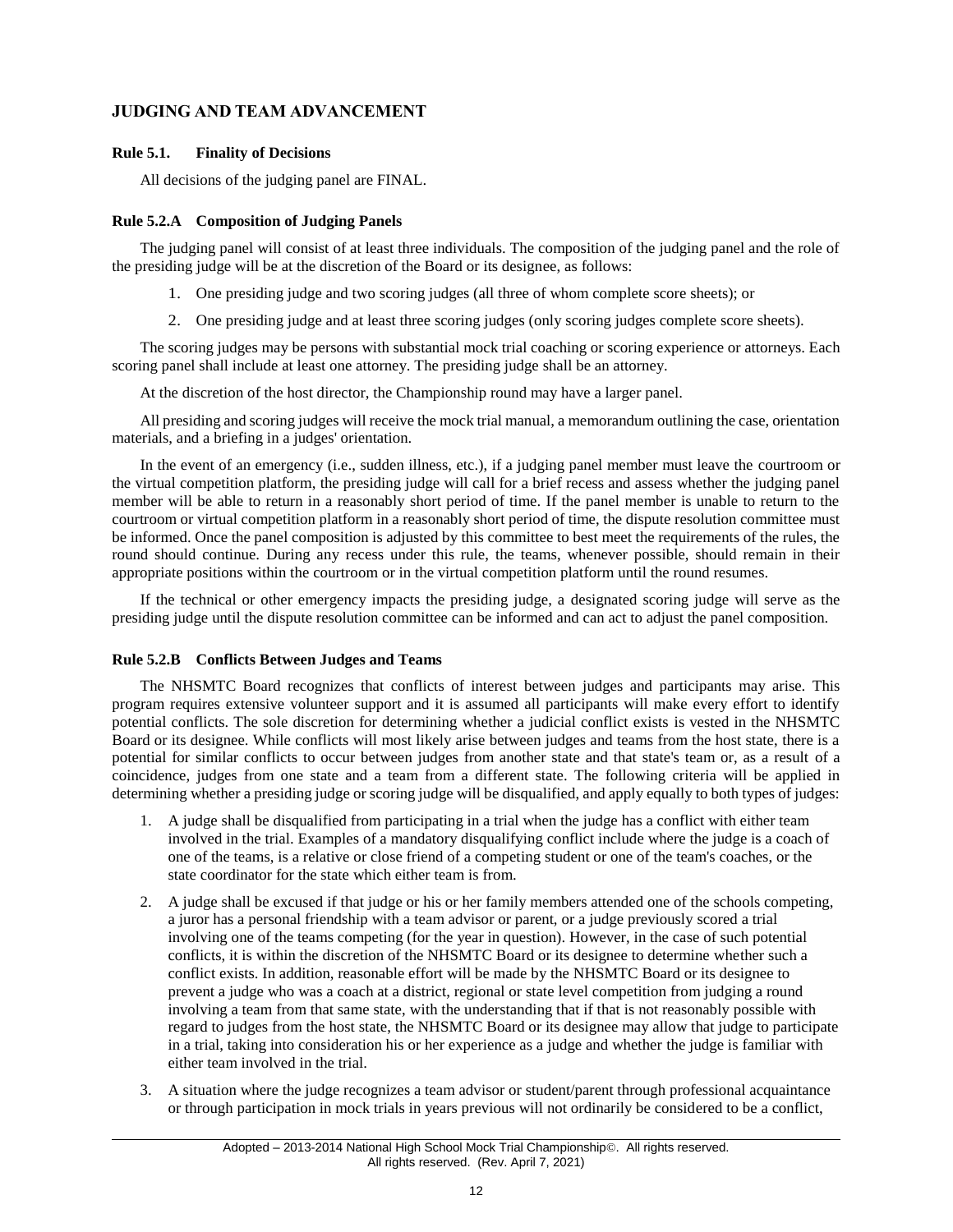unless there is a closer relationship of the kind that would prevent the judge from fairly scoring a round. Mere recognition of a team or its members is not a basis for disqualification absent a more significant conflict.

A judge who becomes aware of a conflict prior to or during a trial should be excused from the panel as soon as possible. If the judge was not aware of the conflict until after he or she has completed the scoresheet, it is left to the discretion of the NHSMTC Board to determine whether to disqualify the juror.

The NHSMTC Board will take reasonable steps to avoid any conflict between judges, teams, coaches and coordinators or sponsors of teams. In all such cases, however, the NHSMTC or its designee reserves the right to permit a judge to participate in a trial if there are no reasonable alternatives.

## <span id="page-14-0"></span>**Rule 5.2.C Disqualification of Judges**

The NHSMTC, or its designee, has discretion in cases involving juror irregularity to disqualify a scoring juror's score sheet.

## <span id="page-14-1"></span>**Rule 5.2.D Process Following Disqualification of a Ballot**

In the event that a judge's ballot needs to be disqualified following the conclusion of a round, if there are two legal ballots remaining and those ballots agree on the winning team of the round, a third ballot will be generated consisting of the average total score of those two ballots. This third ballot will be used as the official ballot for power matching purposes.

In the event that a judge's ballot needs to be disqualified following the conclusion of a round, if there are two legal ballots remaining and those ballots do not agree on which team won the round, the following process will be employed:

- 1. If the presiding judge has not already cast a scoring ballot, the presiding judge shall cast an unscored ballot for the trial winner only. That team shall be deemed to have won the trial.
	- a. The total points on the remaining two valid scoring ballots shall be averaged.
	- b. If the team deemed to have won the trial based on the presiding judge's ballot has more points on the third, averaged ballot than the team deemed to have lost, this ballot will be used as the official ballot for power matching purposes.
	- c. If, when the third ballot is averaged, the team deemed to have lost has more points on the third ballot, the score of the team deemed to have won will be adjusted until it is 1 point higher than the score for the team that was deemed to have lost. This third ballot shall be used for all power matching purposes.
- 2. If the presiding judge was already scoring the round in which the ballot was disqualified, then:
	- a. An average of the total points on the two valid ballots shall be generated, and the winner on points of that average ballot shall be deemed the winner of the trial.
	- b. If the average ballot is tied, the tie shall be broken by highest average score in the closing argument category. If the ballot remains tied, that tie shall be broken by the highest average score in the opening statement category. If the ballot remains tied, the winner of the trial shall be determined by coin toss. However**,** the tie is broken, that team shall be given one additional point on the third ballot.
	- c. This third ballot shall be used for all power matching purposes.
- 3. In all cases where the averaging of two ballots above results in a score that is not a whole number, the score shall be averaged by rounding up to the nearest whole number.

## <span id="page-14-2"></span>**Rule 5.3. Score Sheets/Ballots**

The term "ballot" will refer to the decision made by a scoring judge as to which team made the best presentation in the round. The term "score sheet" is used in reference to the form on which points are recorded. Score sheets are to be completed individually by the scoring judges. Scoring judges are not bound by the rulings of the presiding judge. The team that earns the highest points on an individual judge's score sheet is the winner of that ballot. The team that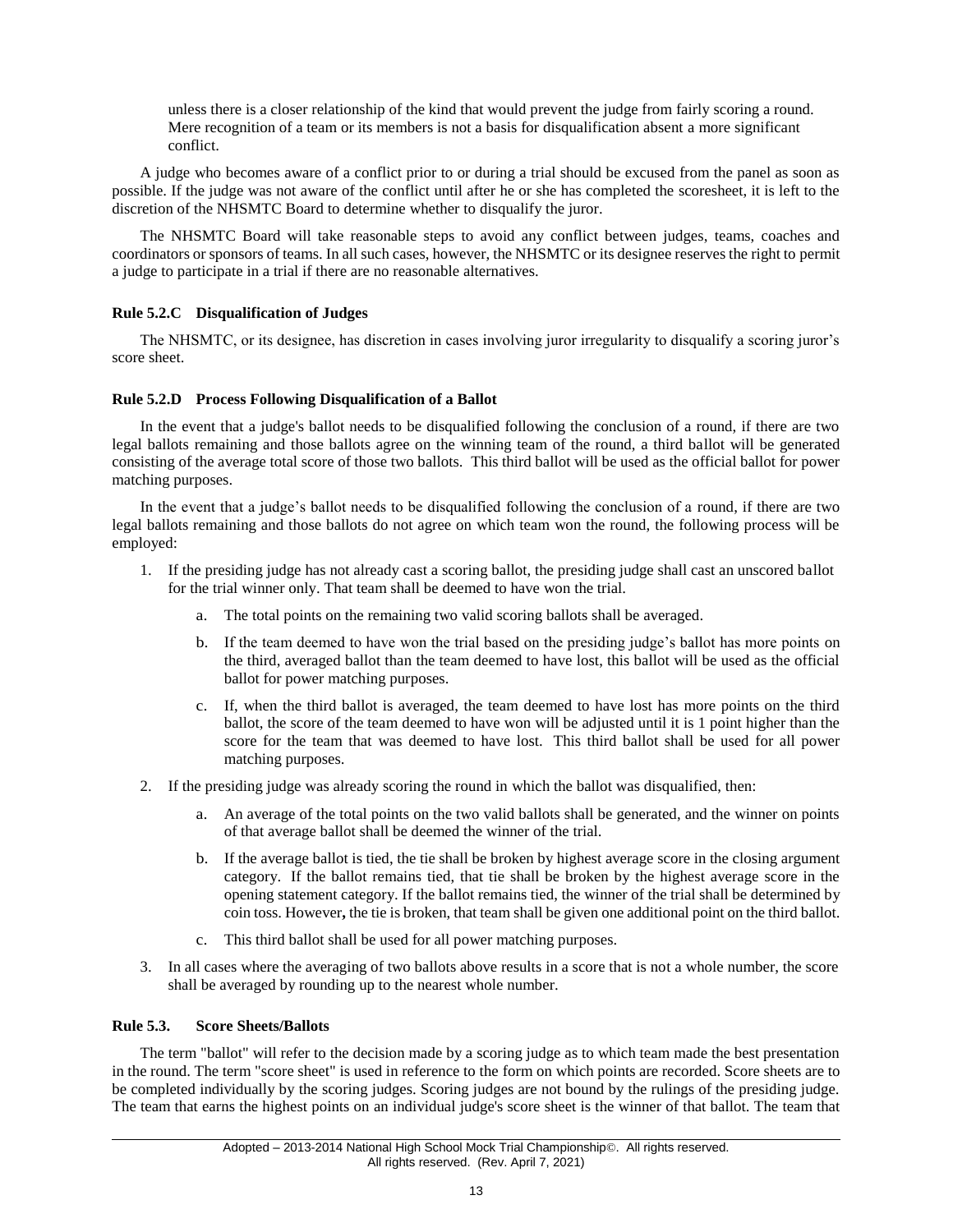receives the majority of the three ballots wins the round. The ballot votes determine the win/loss record of the team for power-matching and ranking purposes. While the judging panel may deliberate on any special awards (i.e., Outstanding Attorney/Witness) the judging panel should not deliberate on individual scores.

#### <span id="page-15-0"></span>**Rule 5.4. Completion of Score Sheets**

At the end of each trial, including the championship round, each scoring judge shall record a number of points (1-10) for each presentation of the trial. At the end of the trial, each scoring judge shall total the sum of each team's individual points, place this sum in the Total Points box, and enter the team ("P" for prosecution/plaintiff; **"D"** for defense/defendant) with the higher total number of points in the tie-breaker box. NO TIE IS ALLOWED IN THE TOTAL POINTS BOXES.

In the event of a mathematical error in tabulation by the scoring judges which, when corrected, results in a tie in the column Total Points box, the Tiebreaker Box shall determine award of the ballot.

#### <span id="page-15-1"></span>**Rule 5.5. Team Advancement**

Teams will be ranked based on the following criteria in the order listed:

- 1. Win/Loss Record equals the number of rounds won or lost by a team;
- 2. Total Number of Ballots equals the number of scoring judges' votes a team earned in preceding rounds;
- 3. Total Number of Points Accumulated in Each Round;
- 4. Point Spread against Opponents the point spread is the difference between the total points earned by the team whose tie is being broken less the total points of that team's opponent in each previous round. The greatest sum of these point spreads will break the tie in favor of the team with the largest cumulative point spread.

#### <span id="page-15-2"></span>**Rule 5.6. Power Matching/Seeding**

Pairings for the first round will be determined by random draw. A power-match system will determine opponents for all other rounds. The two teams emerging with the strongest record from the four rounds will advance to the final round. The first-place team will be determined by ballots from the championship round only.

Power matching will provide that:

- 1. All teams are guaranteed to present each side of the case at least once;
- 2. Subject to Rule 5.6.6 below, the ranking of teams for purposes of power matching shall be in the order of:
	- a. Total matches won;
	- b. Number of ballots won;
	- c. Total points scored in all rounds to that point;
	- d. Total margin of victory in all rounds to that point.
- 3. To the greatest extent possible, teams will alternate side presentation in subsequent rounds. Subject to Rule 5.6.6, below, the team with the highest seed in the bracket will be matched with the team with the lowest rank in the bracket, the team with the next highest rank in the bracket will be matched with the team with the next lowest rank in the bracket, and so forth, until all teams are paired.
- 4. If there is an odd number of teams in a bracket, the top-ranked team from the next lower bracket will be "pulled up" into the higher bracket to create a bracket with an even number of teams. Pairing will occur normally from that point.
- 5. Teams will not meet the same opponent twice;
- 6. Choice of side of the case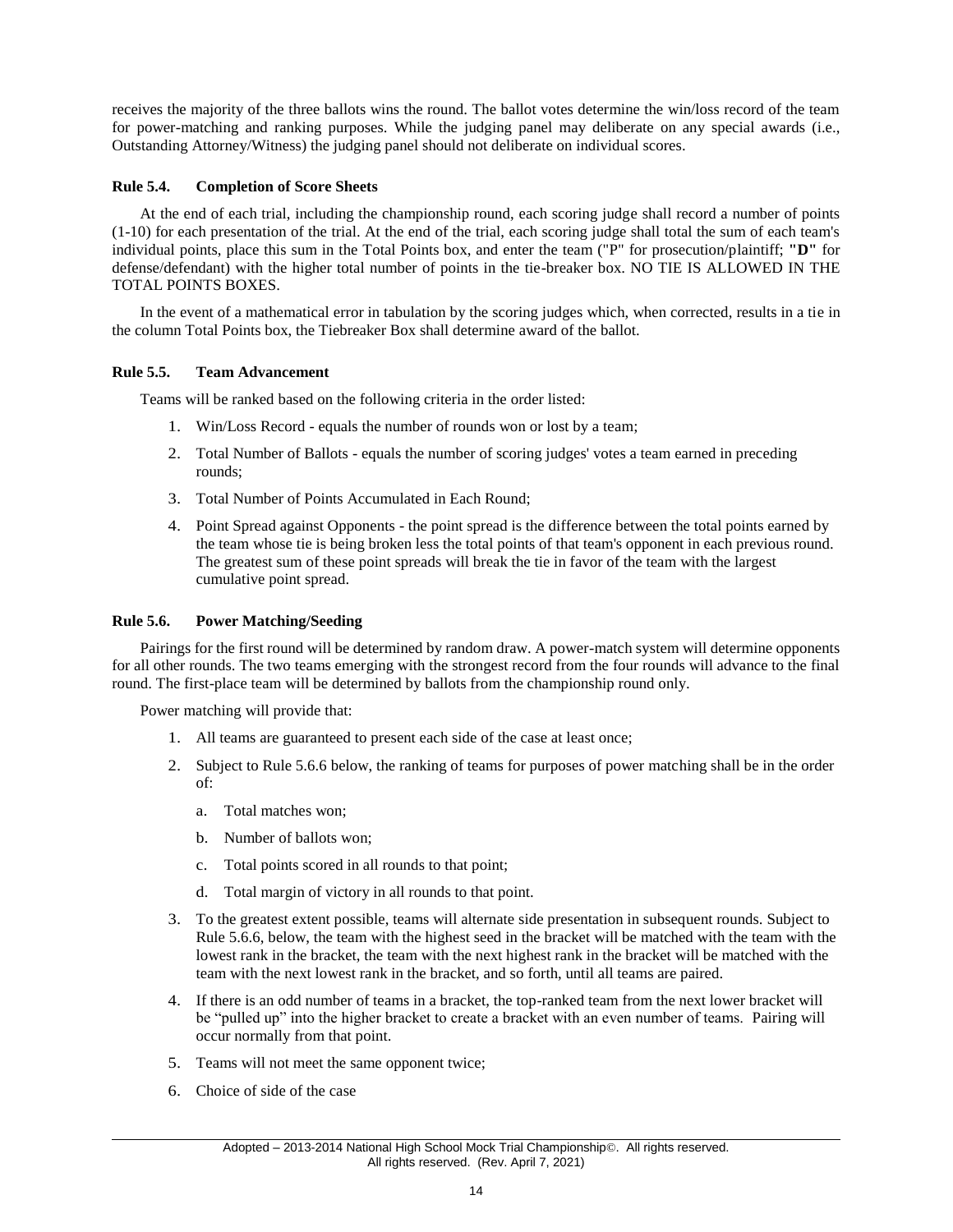- a. The choice of sides in Round 1 shall be random.
- b. To the greatest extent possible, consistent with the following rules, teams will alternate side presentations in subsequent rounds.
- c. After Round 1, teams will be paired within a bracket to allow for the greatest number of teams within the bracket to play the opposite side that they played in Round 1.
- d. After Round 2, any team that has not switched sides will play the side that it has not yet played.
- e. After Round 3, with the exception of the bracket of 3-0 teams, teams shall be paired within each bracket such that as many teams as practicable have competed twice on each side of the case, except that no team shall be moved more than two slots in the ranking.
- f. After Round 3, subject to Rule 5.6.5, the teams in the 3-0 bracket shall be strictly paired in accordance with their ranking. Where a team that has competed twice on the plaintiff/prosecution side is matched against a team that has competed twice on the defense, the teams shall be assigned sides such that they each have competed twice on each side. Otherwise, the determination of sides shall be random.

## <span id="page-16-0"></span>**Rule 5.7. Selection of Sides for Championship Round**

In determining which team will represent which side in the Championship Round, the following procedure shall be used:

- 1. The team with the letter/numerical code which comes first alphabetically or numerically will be considered the "Designated Team."
- 2. The coin will be tossed by a designee of the host state coordinator.
- 3. If the coin comes up heads, the Designated Team shall represent the plaintiff/prosecution in the Championship Round. If the coin comes up tails, the Designated Team shall represent the defendant.

#### <span id="page-16-1"></span>**Rule 5.8. Odd Number of Teams Participating in Championship**

A "bye" becomes necessary when an odd number of teams are participating in any given round of the tournament. It is the intent of the National High School Mock Trial Championship to avoid byes where possible. To avoid having an odd number of teams to start the national championship, the host state, upon determining that an odd number of teams have registered, will have a second team from its own state participate.

In the event of a circumstance resulting in an odd number of competing teams, the following procedure will apply:

- 1. The team drawing the "bye" (no opponent for a single trial round) in rounds two through four will, by default, receive a win and three ballots for that round. For the purpose of power-matching, the team will temporarily be given points equal to the average of its own points earned in its preceding trials. At the end of the fourth round, the average from all three actual trial rounds participated in by the team will be used for the final points given for that team's bye round.
- 2. For example, a team receiving a bye in round three would receive three ballots and an average of its points earned in rounds one and two. At the end of the fourth round, however, the points actually awarded to the team for the bye round will be adjusted to take into consideration the fourth round performance of the team.
- <span id="page-16-2"></span>3. A team receiving a bye in round one will be awarded a win, three ballots and the average number of points for all round one winners, which total will be adjusted at the end of each round to reflect the actual average earned by that team.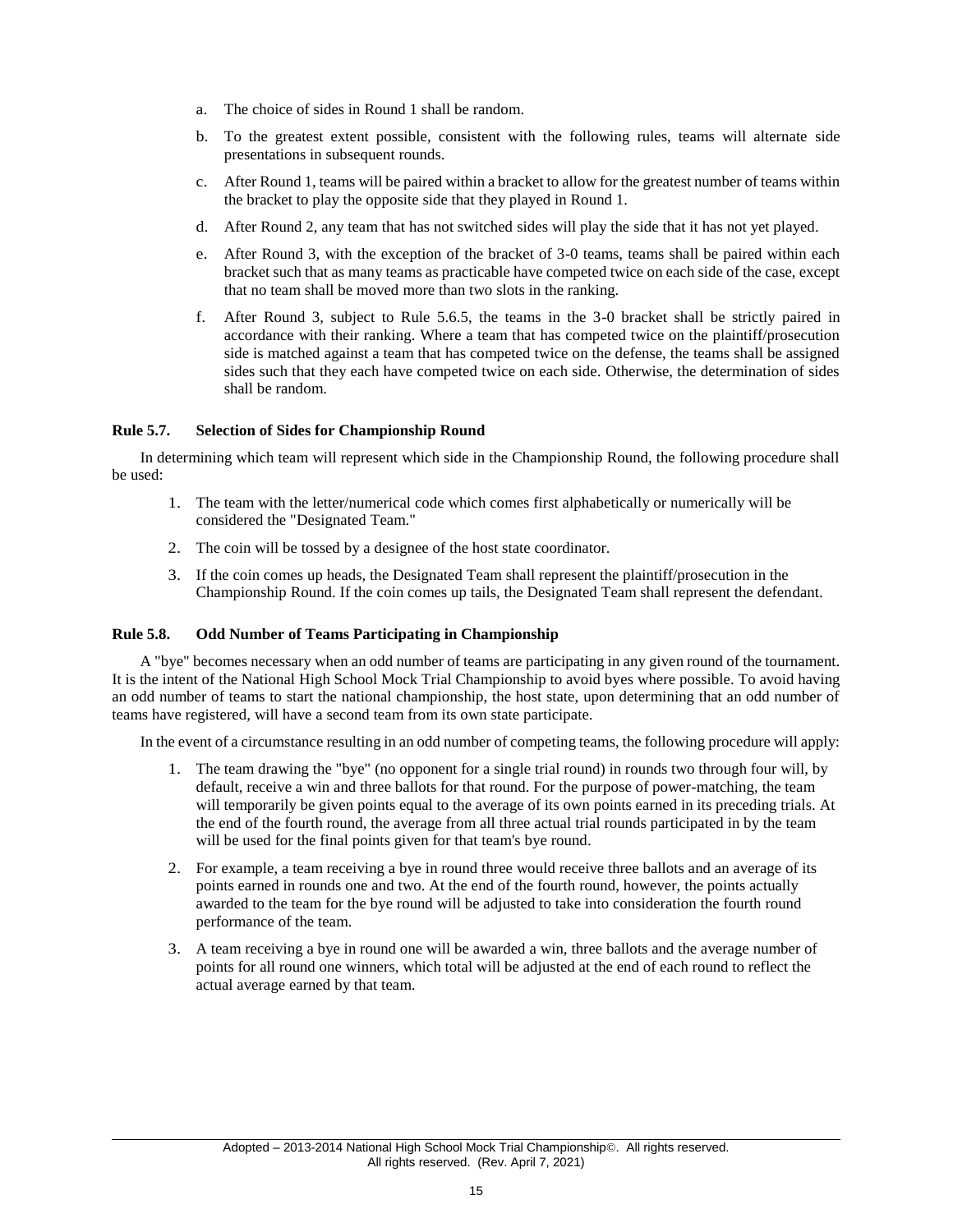# **DISPUTE RESOLUTION**

#### <span id="page-17-0"></span>**Rule 6.1.A Disputes at the Conclusion of the Trial – In-Person Competitions**

At the conclusion of each trial, the presiding judge should inquire of the teams whether either team believes that a substantial violation of the rules occurred during trial. The competing team members are permitted to consult for a time not to exceed two minutes with the team's coaches before determining whether the team wishes to raise any substantial violations it believes occurred.

The process for determining that dispute shall be as follows:

- a. One of the student members of one of the competing teams shall state that the team wishes to file a claim that a substantial rules violation occurred (a "dispute").
	- b. The presiding judge will provide the student with a dispute form, on which the student will record in writing the nature of the dispute. No more than two minutes per team shall be allotted for this process. The student may communicate with his/her team members and coaches in preparing the form.
	- c. The team accused of a material rules violation shall have the opportunity to respond in writing. No more than two minutes per team shall be allotted for this process. The student may communicate with her/his team members and coaches in preparing the form.
	- d. One member of each team shall briefly present the team's position to the presiding judge. No more than two minutes per team shall be allotted for this explanation.
	- e. The presiding judge shall ask any questions and perform any additional investigation s/he believes appropriate.
	- f. If the dispute is denied, the presiding judge will record the reasons for this, announce his/her decision to the Court, retire to complete his/her score sheet (if applicable), and turn the dispute form in with the score sheets.
	- g. If the dispute is granted, that decision will be recorded in writing on the dispute form, with no further announcement. The dispute form will be turned in with the score sheets.
	- h. The presiding judge will advise the teams as to whether the dispute is granted or denied.

#### <span id="page-17-1"></span>**Rule 6.1.B Disputes at the Conclusion of the Trial – Virtual Competitions**

The foregoing rules shall also apply in virtual competitions, except that students shall not complete a dispute form. Instead, students shall have two minutes to prepare an argument regarding their dispute in consultation with coaches and team members, and the presiding judge shall take notes regarding the nature of the dispute and the arguments presented by each team.

#### <span id="page-17-2"></span>**Rule 6.2. Effect of Violation on Score**

If the presiding judge determines that a substantial rules violation has occurred, the judge will inform the scoring judges of the dispute and provide a summary of each team's argument. The scoring judges will consider the dispute before reaching their final decisions. The dispute may or may not affect the final decision, but the matter will be left to the discretion of the scoring judges.

#### <span id="page-17-3"></span>**Rule 6.3.A Disputes After the Conclusion of the Trial – In-Person Competition**

Disputes which could not have been brought to the attention of the presiding judge may be brought to the attention of the Board by teacher or attorney coaches exclusively. Such disputes must be made promptly to a trial coordinator or a member of the National Board, who will ask the complaining party to complete a dispute form. The form will be taken to the tournament's communications center, whereupon a dispute resolution panel will: (a) notify all pertinent parties; (b) allow time for a response, if appropriate; (c) conduct a hearing; and (d) rule on the charge.

The dispute resolution panel may notify the judging panel of the affected courtroom of the ruling on the charge and/or may assess an appropriate penalty.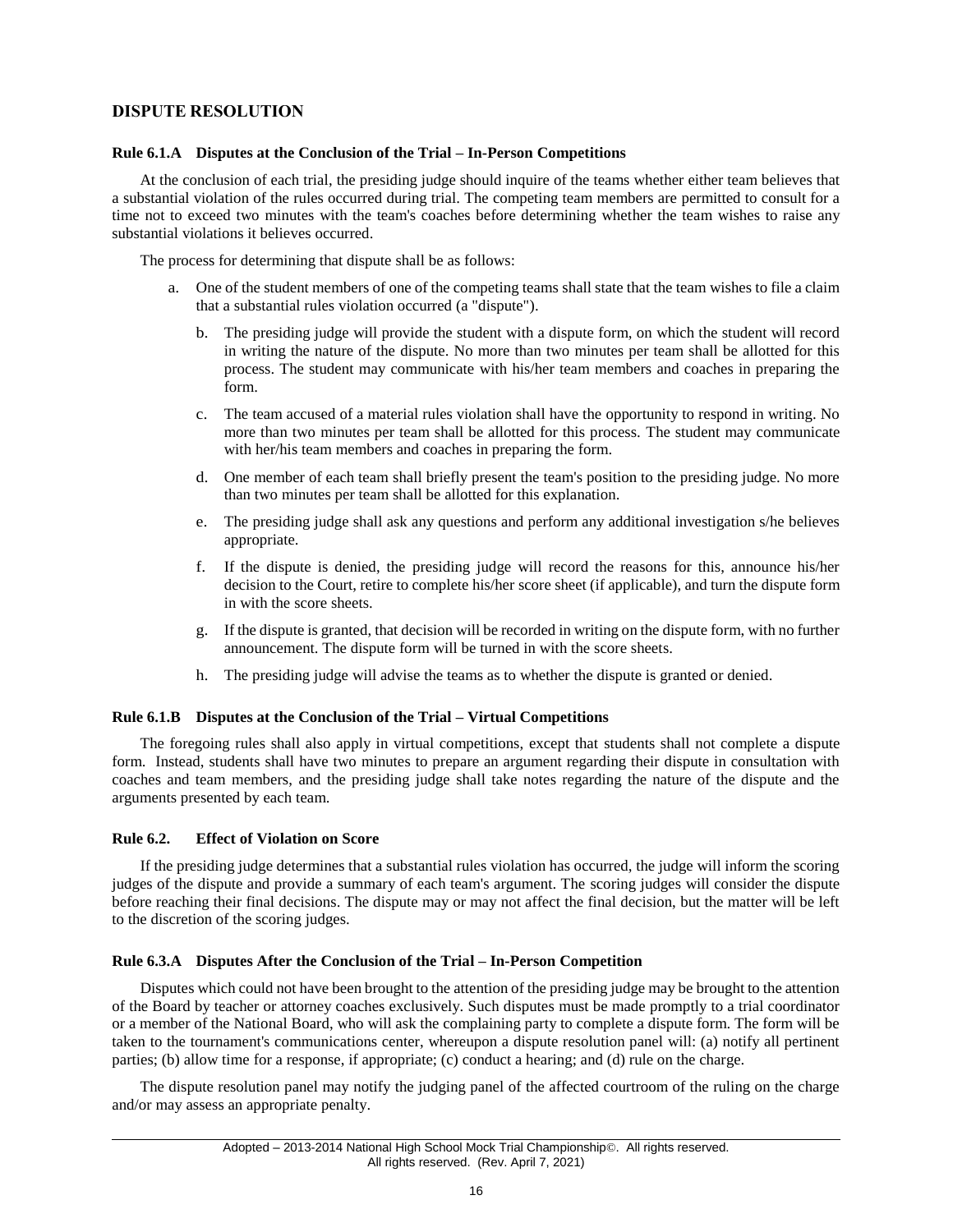The dispute resolution panel will be designated by the National Board.

#### <span id="page-18-0"></span>**Rule 6.3.B Disputes After the Conclusion of the Trial – Virtual Competition**

The foregoing rules shall also apply in virtual competitions, except that the National Board or its designee shall, in consultation with the Host, designate in advance of competition a mechanism for submission and resolution of disputes.

# <span id="page-18-1"></span>**COURTROOM ARTIST CONTEST**

#### <span id="page-18-2"></span>**Rule 7.1. Registration and Eligibility**

Each State that has a courtroom artist program may register their state champion courtroom artist to compete in the NHSMTC Courtroom Artist Contest. In the event that the state champion is unable to attend, the state coordinator has the sole discretion to designate a substitute artist, so long as the artist participated in the state's courtroom artist contest during the current competition year.

Courtroom artists are subject to all relevant Mock Trial Competition Rules, restrictions, and eligibility requirements and will be held to NHSMTC Code of Ethical Conduct. Artists are bound by Rule of Competition 4.13 and are deemed to be a member of their state team for purposes of Rule of Competition 4.13. The courtroom artists will use the same team code as their Mock Trial team and will accompany their state team throughout the entire competition. The courtroom artist may not serve in any other role on their state's Mock Trial team.

For a virtual competition, courtroom artists shall follow the naming conventions established for competing team members and shall accompany their state team to any designated virtual courtrooms.

#### <span id="page-18-3"></span>**Rule 7.2.A Trials/Trial Depiction – In-Person Competition**

Sketches must depict actual courtroom scenes observed by the courtroom artist. Sketches are created and completed by the courtroom artist during the course of the round three trial without the help of any source or person. Laptops are not permitted in the competition venue.

The courtroom artist may only observe and sketch the trials in which his/her state is competing.

The presiding judge may allow courtroom artists to sit in the jury box. However, they shall not be seated in such a way to see the scoring judges' scoresheets.

Once the trial begins, the courtroom artist may not move about the courtroom. The courtroom sketch artists may not communicate, either verbally or non-verbally, with any member of the Mock Trial teams or any visitors, coach, or third party during the trial rounds.

## <span id="page-18-4"></span>**Rule 7.2.B Trials/Trial Depiction – Virtual Competition**

- 1. The rules for trial depiction are the same as those during an in-person competition, except that:
- 2. Because there is no physical "courtroom" in a virtual competition, courtroom artists are permitted to create details of a courtroom setting in crafting their competition pieces.
- 3. Competing student attorneys may be drawn either standing or sitting, even if they were sitting during the virtual competition round.
- 4. It is not a violation of these rules for courtroom artists to depict a courtroom scene that they did not observe. If a template courtroom is provided by the National Board or the Host, that courtroom must be used in the depiction.
- 5. All depictions of competing students and judges shall be accurate to the mode and manner of their dress and of traditional courtroom dress, even if the entirety of their clothing is not visible during the virtual competition.
- 6. Courtroom artists are advised not to focus too much on the courtroom background for their competition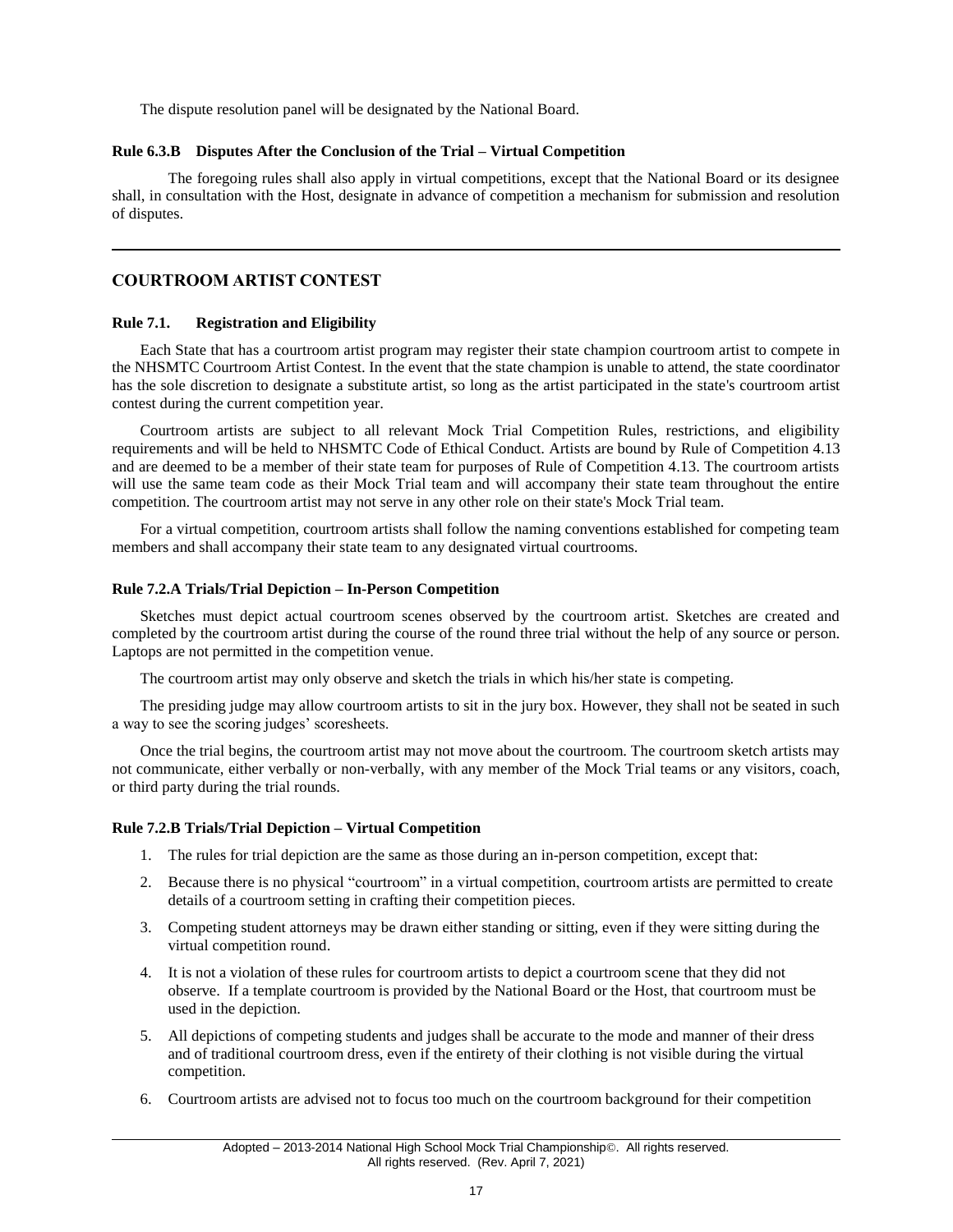pieces. Competition piece judging will weigh more heavily the depiction of faces and bodies during a virtual competition.

- 7. Courtroom artists are permitted to use a laptop computer throughout a virtual competition.
- 8. Courtroom artists are encouraged to explore ways to utilize the competition's chosen technical platform to make their art easier to create and more detailed. For example:
	- a. Courtroom artists may wish to test whether a particular method of connection (e.g. using an app vs. a direct internet connection, using an app on an iPad vs. a laptop) provides the clearest views and best controls.
	- b. Courtroom artists may wish to test using different views (such as a layout in which the video of the individual speaking will appear larger on the screen).
	- c. Courtroom artists are permitted to experiment with these settings on their own systems during rounds 1 and 2, so that they may prepare to use those that prove most effective in Round 3.
- 9. Instead of sitting in the jury box, courtroom artists shall be permitted into the virtual courtroom on the same terms as any official team member.
- 10. The ban on courtroom communication includes any use of a chat function, text messaging, or other mechanisms of communication.
- 11. If the Courtroom Artist loses connection, it shall not constitute an emergency for purposes of Rule 1.3.

#### <span id="page-19-0"></span>**Rule 7.3.A Submission Specifications – In-Person Competition**

Courtroom artists must supply their own materials and follow these parameters:

- a. The art submission may be done in color or in black and white.
- b. The drawing must be on paper of the dimensions 11" X 14", in a horizontal/landscape format.
- c. The drawing may be done in any of the following media: Color pencil, pen and ink, pastel, marker. No watercolors or paint are allowed.
- d. The art submission must have the artist's name and team code placed on the back of the sketch; no signatures on the front of the submission are allowed.

Courtroom artists are responsible for ensuring their work area is left neat and orderly with all trash disposed in the appropriate trash receptacle.

Each artist submits one sketch to the presiding judge or courtroom liaison at the conclusion of the trial.

#### <span id="page-19-1"></span>**Rule 7.3.B – Submission Specifications – Virtual Competition**

The rules for submission of the artist's work following Round 3 are the same as those during an in-person competition, except that:

- 1. At the conclusion of the trial, the artist must turn on their video to allow for a screen shot of the drawing.
- 2. A picture of the art sketched during Round 3 must be submitted within 30 minutes of the conclusion of the Round 3 trial to be considered in the contest.
- 3. The submission process, labeling protocol, and technical specifications for courtroom artist depictions maximum file size, minimum or maximum resolution, and image format (.jpg, .tiff, .pdf, etc.) – shall be announced in advance of the competition by the Host. In advance of the competition, artists are encouraged to explore options for high-resolution scanning or photography of their work.
- <span id="page-19-2"></span>4. Courtroom artists shall maintain a digital copy and shall retain the physical copy of their Round 3 submission piece until, at least, the end of the National Championship.